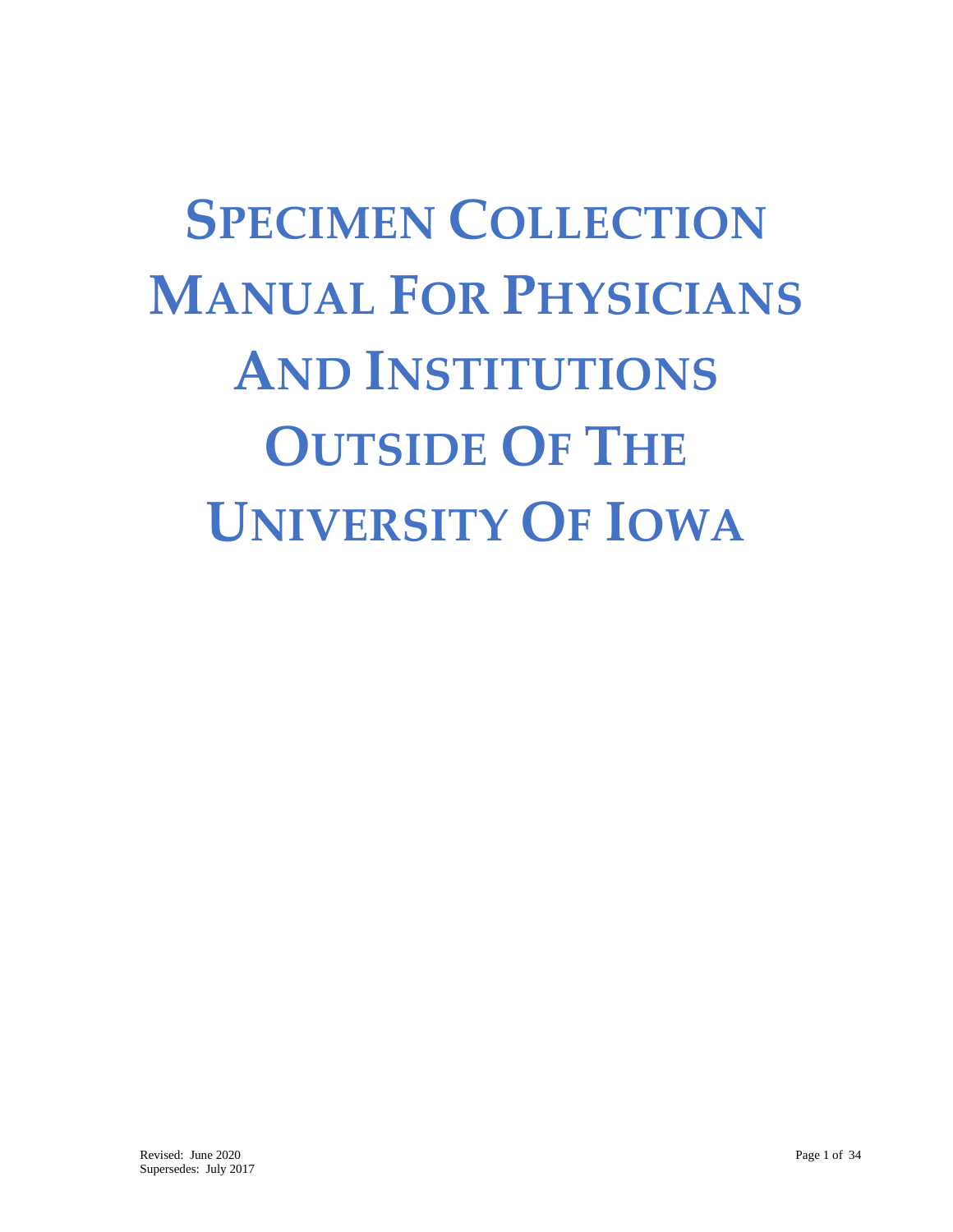# **TABLE OF CONTENTS**

| SPECIMEN COLLECTION MANUAL FOR PHYSICIANS AND INSTITUTIONS OUTSIDE OF THE            |  |
|--------------------------------------------------------------------------------------|--|
|                                                                                      |  |
|                                                                                      |  |
|                                                                                      |  |
|                                                                                      |  |
|                                                                                      |  |
|                                                                                      |  |
|                                                                                      |  |
|                                                                                      |  |
|                                                                                      |  |
| Filling out the information on the Ophthalmic Pathology Consultation Request form: 7 |  |
|                                                                                      |  |
|                                                                                      |  |
|                                                                                      |  |
|                                                                                      |  |
|                                                                                      |  |
|                                                                                      |  |
|                                                                                      |  |
|                                                                                      |  |
|                                                                                      |  |
|                                                                                      |  |
|                                                                                      |  |
|                                                                                      |  |
|                                                                                      |  |
|                                                                                      |  |
|                                                                                      |  |
|                                                                                      |  |
|                                                                                      |  |
|                                                                                      |  |
|                                                                                      |  |
|                                                                                      |  |
|                                                                                      |  |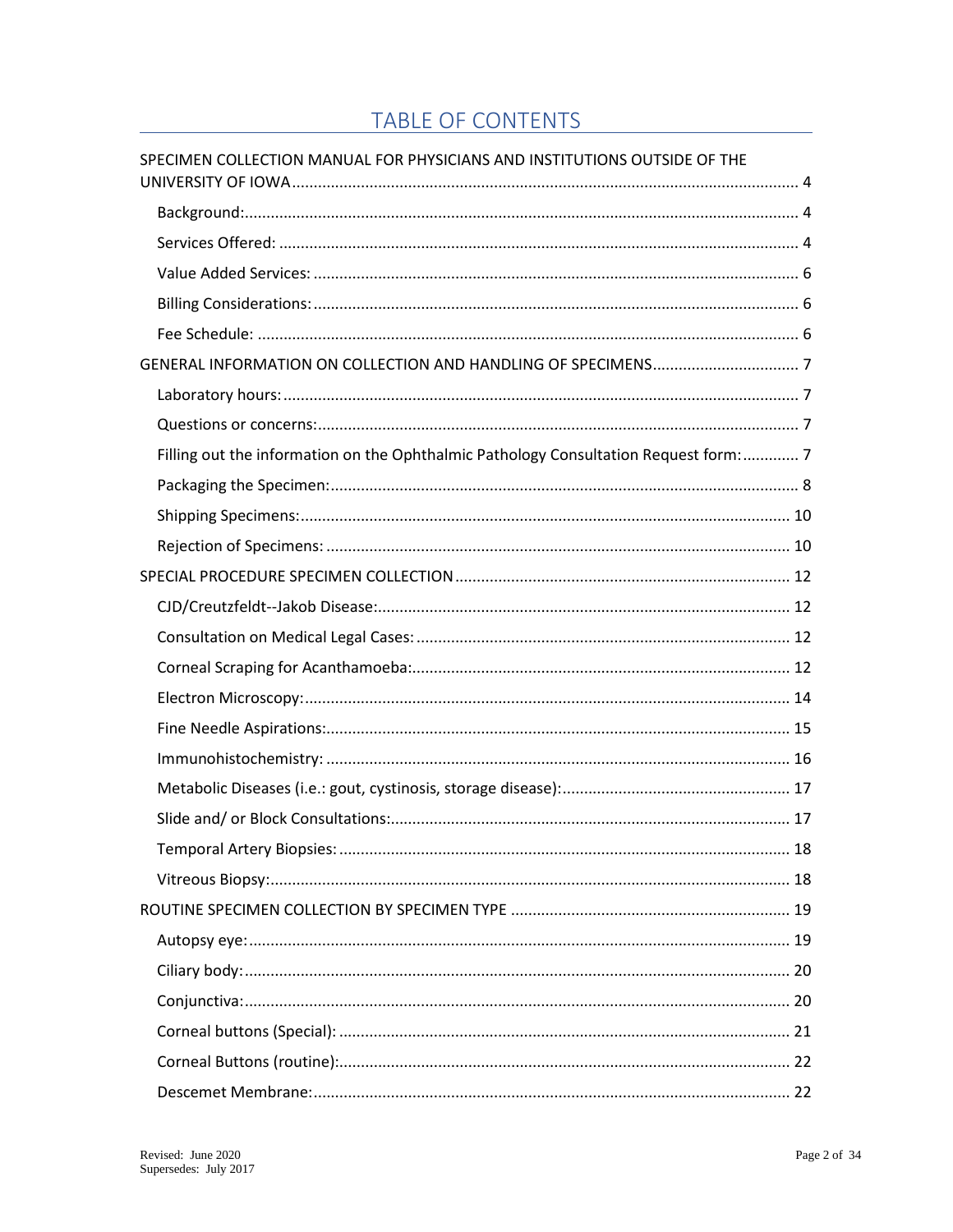| STORAGE OF WET TISSUE, OPHTHALMIC PATHOLOGY CONSULTATION REQUEST FORMS, BLOCKS    |
|-----------------------------------------------------------------------------------|
|                                                                                   |
| DIAGNOSTIC VITREOUS BIOPSY - INSTRUCTIONS FOR NON-UIHC PHYSICIANS  29             |
| CONJUNCTIVAL BIOPSY FOR OCP (OCULAR CICATRICIAL PEMPHIGOID) INSTRUCTIONS FOR NON- |
| OPHTHALMIC PATHOLOGY CONSULTATION REQUEST FORM FOR OUTSIDE PHYSICIANS AND         |
|                                                                                   |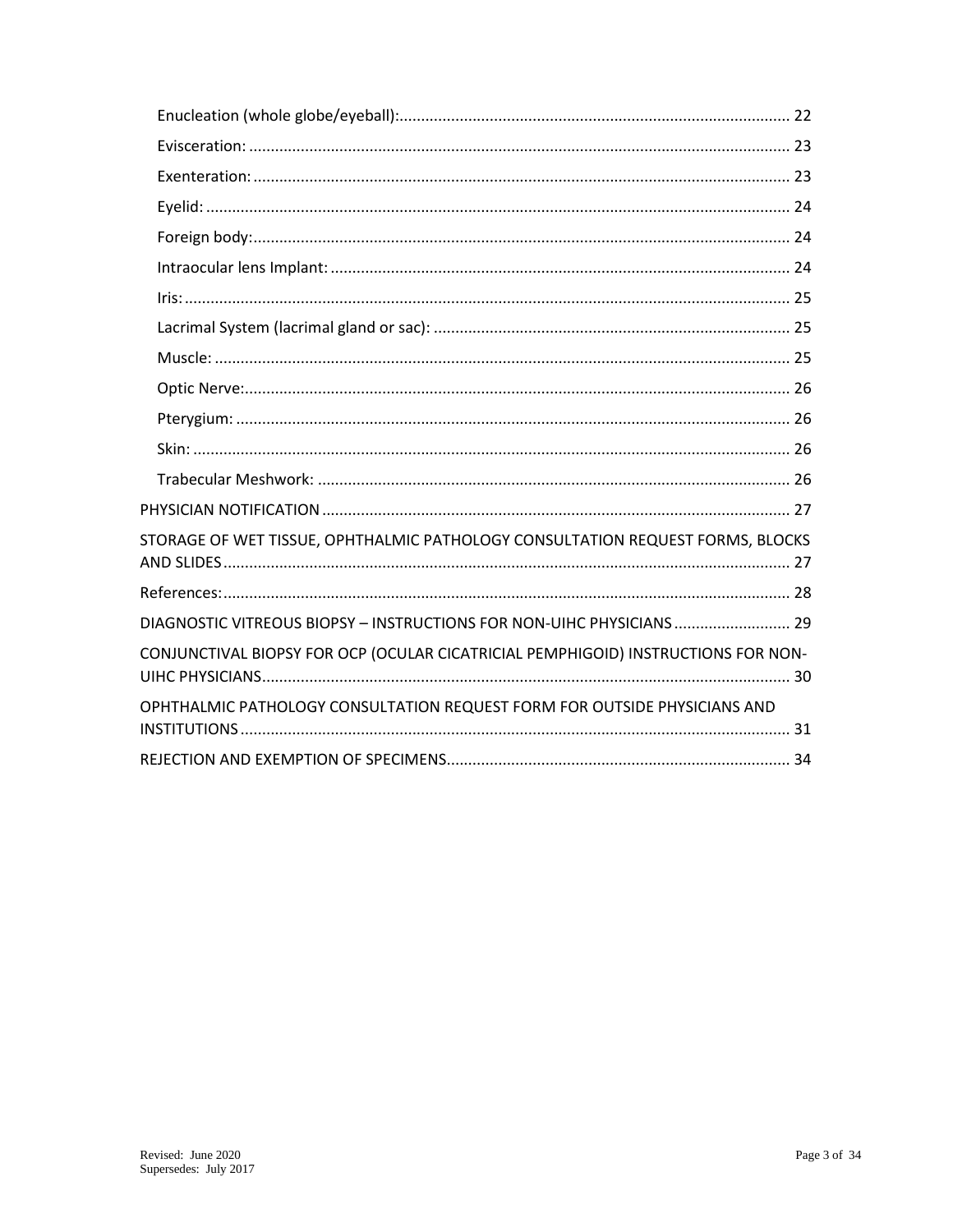#### **DEPARTMENT OF OPHTHALMOLOGY UNIVERSITY OF IOWA HOSPITALS AND CLINICS OPHTHALMIC PATHOLOGY LABORATORY**

### <span id="page-3-0"></span>**SPECIMEN COLLECTION MANUAL FOR PHYSICIANS AND INSTITUTIONS OUTSIDE OF THE UNIVERSITY OF IOWA**

### <span id="page-3-1"></span>*Background:*

The purpose of the collection manual is to provide specimen collection information to providers outside of the University of Iowa Hospitals and Clinics. This manual is found on the Ophthalmology Department's website at <http://www.medicine.uiowa.edu/eye/> . Click on "Patient Care", then click on "Labs and Screening, click on "Ophthalmic Pathology", scroll down to the manual under Information for Physicians & Institutions Outside the University of Iowa.

The F.C. Blodi Eye Pathology Laboratory at the University of Iowa is a division of the Department of Ophthalmology and Visual Sciences and specializes in the processing and interpretation of ophthalmic pathology specimens. The laboratory is one of the oldest and largest of its type in North America. Recognizing that many surgical pathology laboratories may lack expertise in the specialized area of ophthalmic histotechnique, the F.C. Blodi Eye Pathology Laboratory provides services to process and interpret wet tissue samples that are sent as referrals. In addition, the laboratory provides consultation services for microscopic slides from ophthalmic specimens for pathologists throughout the world.

The laboratory director is a board certified ophthalmologist with specialty training in Ophthalmic Pathology. The F.C. Blodi Eye Pathology Laboratory is thoroughly integrated with other specialty laboratories in the Department of Pathology at the University of Iowa. Occasionally, material seen in the Eye Pathology Laboratory will also be seen by other consultants in the Dept. of Pathology.

The F.C. Blodi Eye Pathology Laboratory has earned its accreditation through several regulatory bodies: College of American Pathologists (CAP), and the Centers for Medicare and Medicaid Services (CMS).

### <span id="page-3-2"></span>*Services Offered:*

- **1.** The Eye Pathology Laboratory is available to process and/or interpret the following types of ophthalmic specimens:
	- **a.** Autopsy eyes for forensic examinations (especially cases of suspected child abuse)
	- **b.** Ciliary body resections (also known as iridocyclectomy specimens)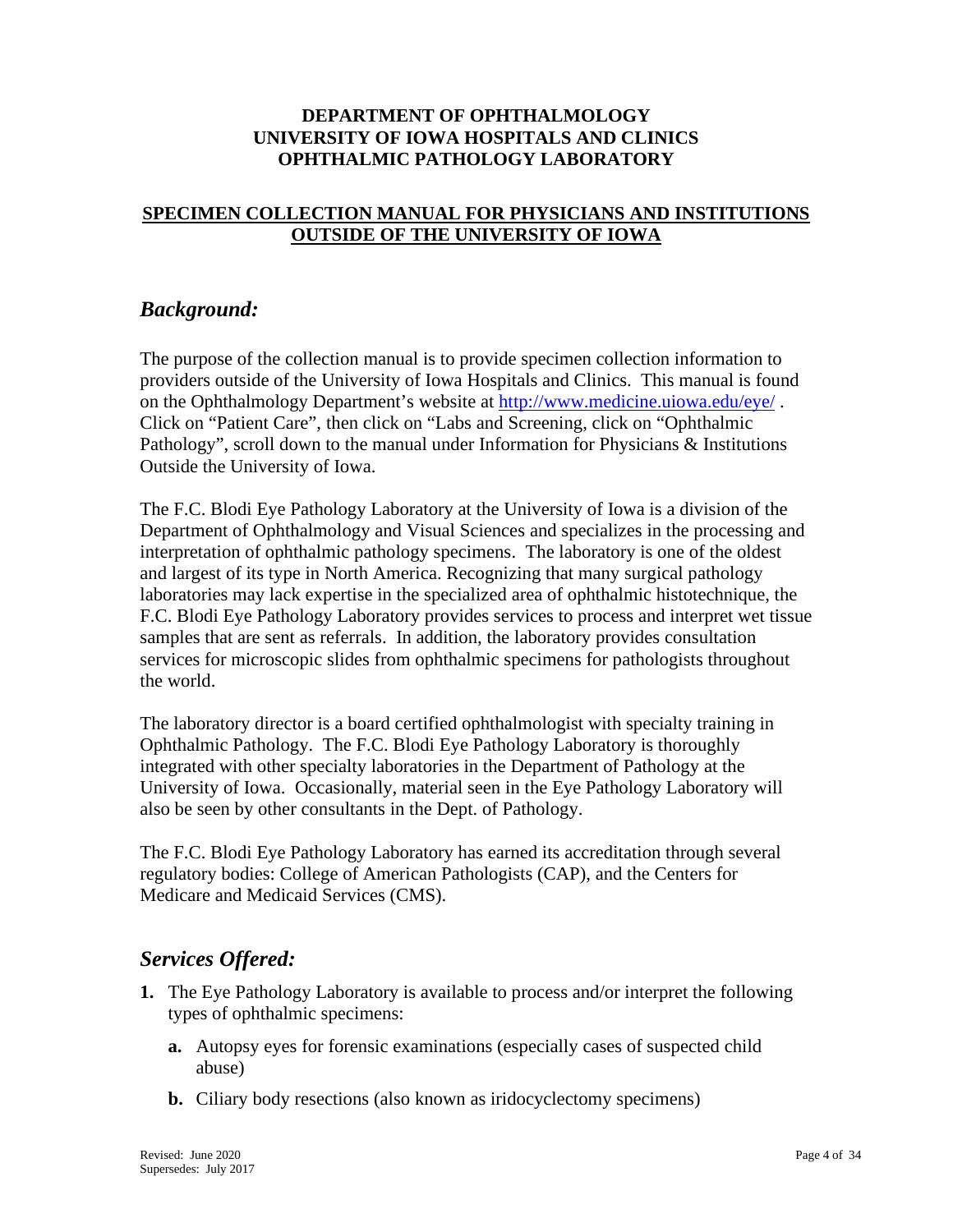- **c.** Conjunctival biopsies (including those for ocular cicatricial pemphigoid)
- **d.** Corneal biopsies (small diagnostic resections of corneal tissue)
- **e.** Corneal buttons
- **f.** Corneal epithelial scrapings (most commonly used to identify Acanthamoeba)
- **g.** Cytology (anterior chamber paracentesis, vitrectomy, corneal scrapings)
- **h.** Enucleation (whole eyes)
- **i.** Eviscerations (internal contents of eyes)
- **j.** Exenterations (orbital contents including the eye)
- **k.** Eyelid biopsies
- **l.** Lens (from cataract surgery)
- **m.** Intraocular lenses
- **n.** Iris biopsies
- **o.** Lacrimal system (gland or sac)
- **p.** Optic nerve
- **q.** Optic nerve sheath
- **r.** Orbital tissue
- **s.** Temporal artery
- **t.** Trabeculectomy specimens
- **u.** Consultations/second opinions on ophthalmic cases from other laboratories
- **2.** A completed Ophthalmic Pathology Consultation Request form should be submitted with specimens.
	- **a.** Blank forms can be printed from our website: <http://www.medicine.uiowa.edu/eye/path-lab>
- **3.** Once a specimen or slide consultation reaches our laboratory, the submitting provider will be informed by FAX that the laboratory has received the specimen or slides.
- **4.** If you **do not** have access to a FAX machine, we will notify you by phone or by mail **only if** the case will be delayed due to special studies necessary for diagnosis.
- **5.** We strive for a 2 working day turnaround time for most ophthalmic specimens (i.e.: trabeculectomy, corneal biopsy, corneal epithelial scrapings, corneal button, eyelid biopsies, etc.), **UNLESS** special studies are necessary for diagnosis.
	- **a.** Turnaround time for enucleation specimens is within 10-14 working days after the receipt of the material.
	- **b.** Turnaround time for exenterations is within 10-14 working days after the receipt of the material.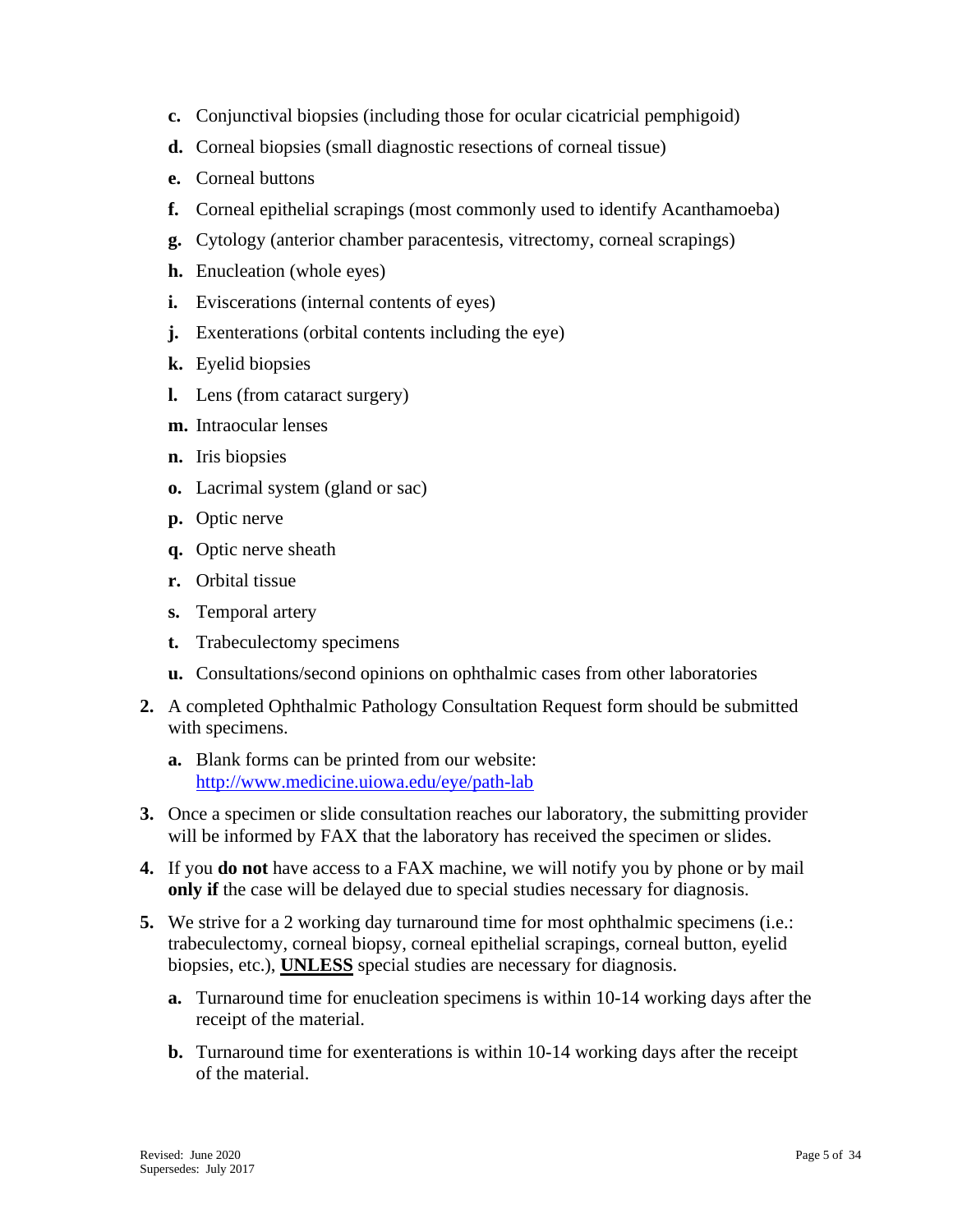## <span id="page-5-0"></span>*Value Added Services:*

The following services are provided to referring laboratories at no additional charge:

- **1. Telephone Consultations with Referring Pathologists and Ophthalmologists**:
	- **a.** Our laboratory can assist referring pathologists and/or surgeons regarding the best surgical or pathologic technique to achieve an accurate diagnosis.
	- **b.** We will never contact a surgeon without the permission of the pathologist, but we are willing to spend time with ophthalmologists discussing the clinical implications of their patient's diagnoses as appropriate.

## <span id="page-5-1"></span>*Billing Considerations:*

- **1.** The patient's insurance is billed unless otherwise requested. Patient billing and demographics information must be provided.
	- **a.** If the patient is covered by insurance or Medicare, these agencies are then billed directly.
	- **b.** The University of Iowa Hospitals and Clinics does accept Medicare assignment.
- **2.** This arrangement eliminates almost all billing paperwork for referring laboratories.
- **3.** On a case by case basis, we can arrange for the referring laboratory to be billed directly.

## <span id="page-5-2"></span>*Fee Schedule:*

It is difficult for us to publish a fixed fee schedule that would cover every contingency in ophthalmic pathology. Frequently, the number of blocks and types of special stains required on an ophthalmic specimen cannot be anticipated until the specimen is "grossed." We do not perform "routine panels" of special stains on most ophthalmic specimens to keep the cost to the patient as low as possible. We do encourage referring laboratories to contact us about individual cases so that we may estimate charges based upon a particular specimen and diagnosis.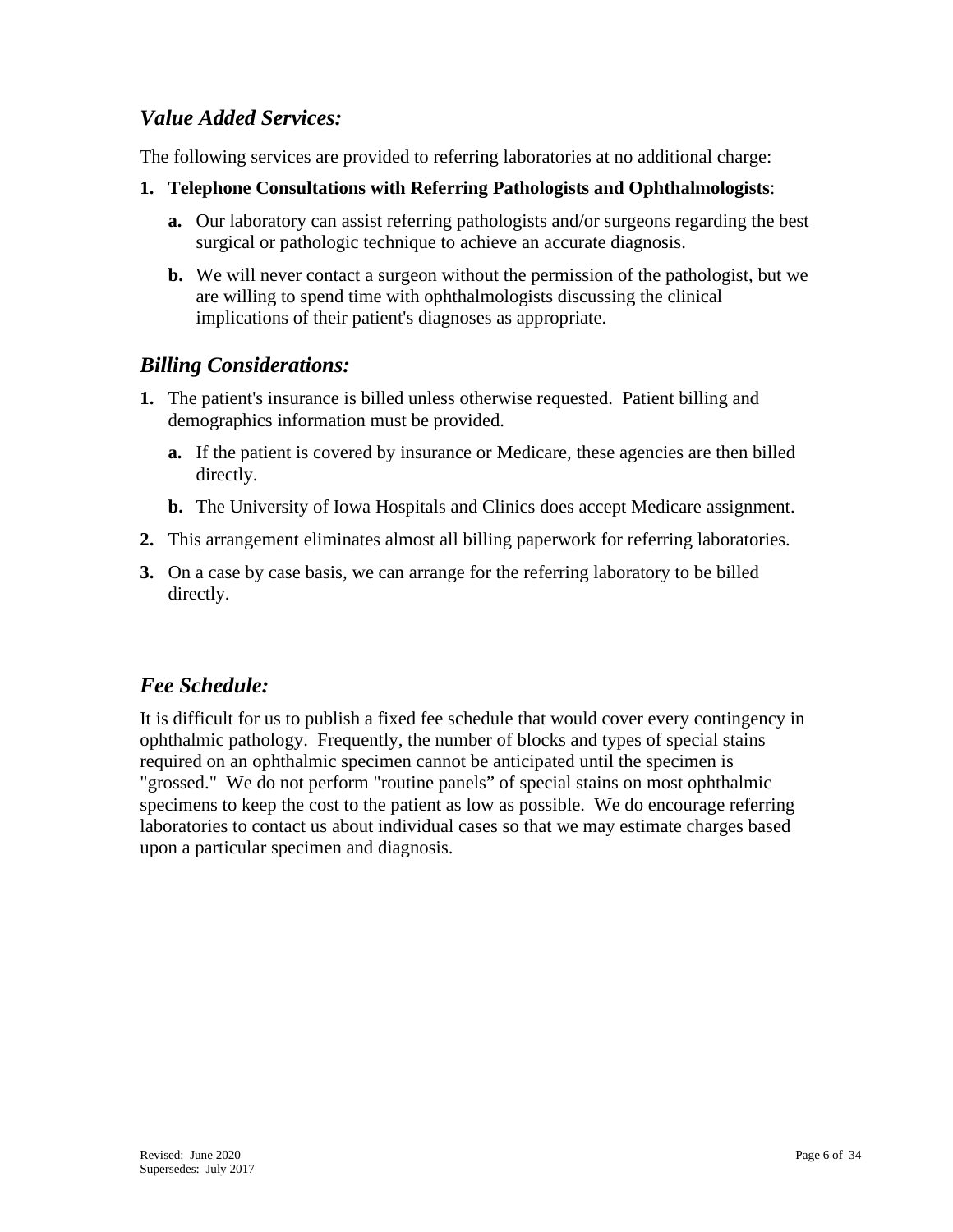#### <span id="page-6-0"></span>**GENERAL INFORMATION ON COLLECTION AND HANDLING OF SPECIMENS**

### <span id="page-6-1"></span>*Laboratory hours:*

**a.** The F.C. Blodi Eye Pathology Laboratory Hours are Monday-Friday, 7:30 am-5:00 PM.

#### <span id="page-6-2"></span>*Questions or concerns:*

**a.** If you have any questions or concerns about your patient or their specimen please contact us by phone (319-335-7609), fax (319-335-7193), or e-mail. Please do not include protected health care information in emails:

| Pathologists:                 | Dr. Nasreen A. Syed<br>nasreen-syed@uiowa.edu |
|-------------------------------|-----------------------------------------------|
| <b>Laboratory Supervisor:</b> | Sajag Bhattarai<br>sajag-bhattarai@uiowa.edu  |
| Clerks:                       | Peggy Harris<br>peggy-harris@uiowa.edu        |
|                               | Kimberly Jensen<br>kimberly-jensen@uiowa.edu  |

- **Note:** Please see **Special Procedure Specimen Collection** for instructions on how to handle the following special procedure specimens: Consultation on medicolegal cases, corneal scraping for Acanthamoeba, electron microscopy, fine needle aspiration, immunohistochemistry, a metabolic disease (i.e.: gout, cystinosis, storage disease), slide and block consultations, temporal artery biopsy or vitreous. **Prior to performing the surgery,** any questions concerning the handling of special procedure specimens or routine specimens should be directed to the Ophthalmic Pathologist, Ophthalmic Pathology Fellow or the Ophthalmic Pathology Supervisor (F.C. Blodi Eye Pathology Laboratory (319-335-7609).
- **Note:** Please see **Routine Specimen Collection by Specimen Type** for specimens not mentioned in the Special Procedure Specimen Collection.

## <span id="page-6-3"></span>*Filling out the information on the Ophthalmic Pathology Consultation Request form:*

- **a.** Ophthalmic Pathology Consultation Request forms are available through the F.C. Blodi Eye Pathology Laboratory and are available for download from our website.
	- **i.** All requests for consultation must be done in writing. Verbal or phone orders are not accepted.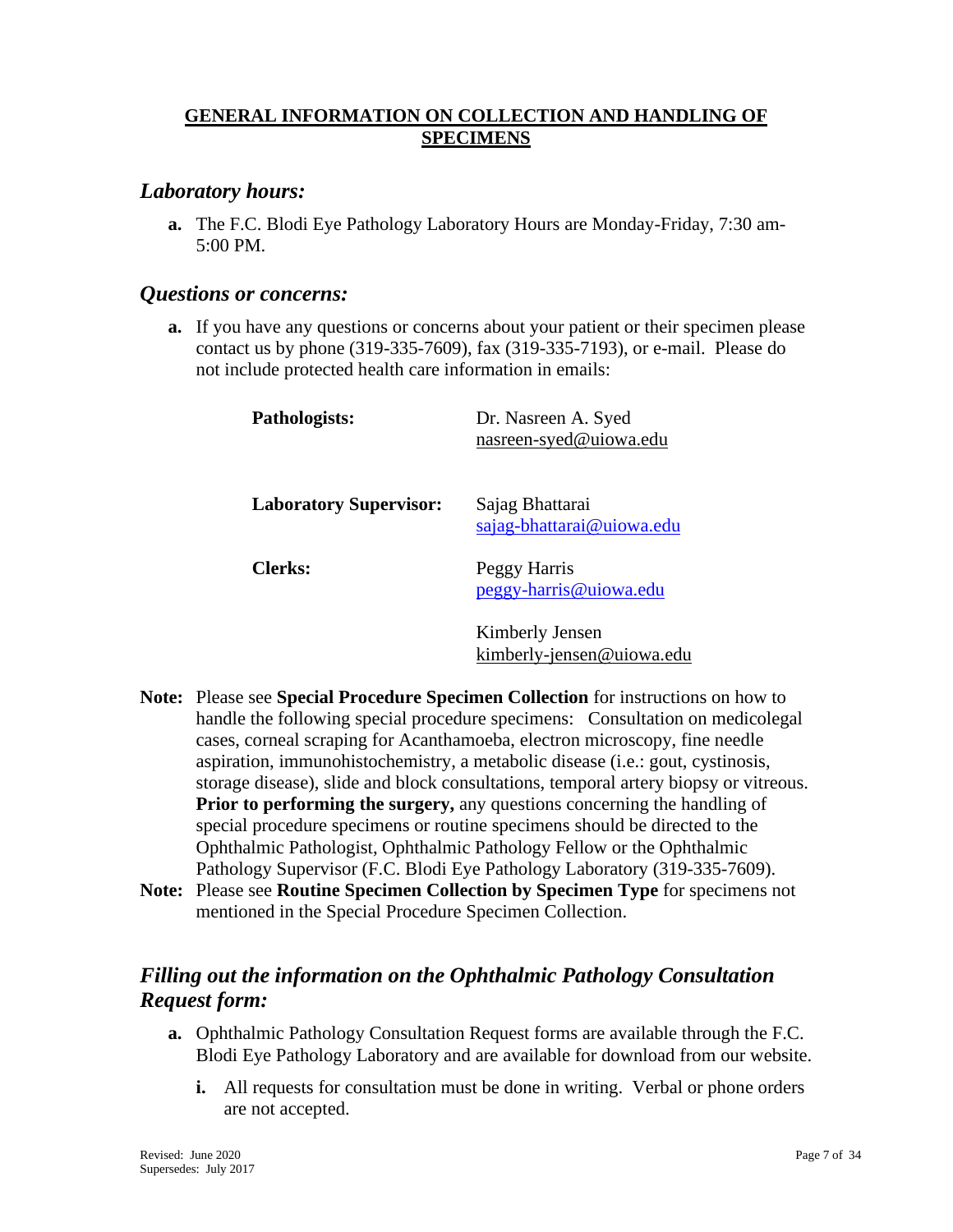- **b.** The F.C. Blodi Eye Pathology laboratory must have the following information on the requisition **prior to processing** the specimen (College of American Pathologist regulation).
	- **i.** Material submitted (wet tissue, slides or blocks)
	- **ii.** Type and location of the tissue submitted: (i.e.: corneal button, left eye)
	- **iii.** Clinical history, data and operative findings
	- **iv.** Clinical diagnosis
	- **v.** Date of surgery
	- **vi.** Patient's full name
	- **vii.** Patient's address
	- **viii.** Date of birth
	- **ix.** Gender of patient
	- **x.** Name of referring physician/institution and contact information
- **Note**: **If there is more than one referring physician, institution and/or pathologist,** please indicate this on the requisition so that we may send copies of the final report to the correct individuals and/or institutions. Please include:
	- **xi.** Address of each referring physician, institution or pathologist
	- **xii.** A HIPAA compliant (secure from the public) fax number to send final report and other correspondence.
	- **xiii.** Any special instructions or communications to the laboratory (i.e.: rush or stat cases, instructions/diagram to denote margins, etc.)

## <span id="page-7-0"></span>*Packaging the Specimen:*

- **a.** Identification and labeling of specimen containers:
	- **i.** Identify and label **all specimen containers** with the following information:
		- **a)** Two unique patient identifiers (name and medical record number or date of birth)
		- **b)** Physician's name
		- **c)** Type and location of the specimen (i.e.: corneal button, left eye)
		- **d)** Formalin warning label
	- **ii.** Make sure that a well-constructed container with a secure lid is used.
	- **iii.** Specimen containers must be labeled with the above information at the time of the procedure and before the container leaves the procedure room.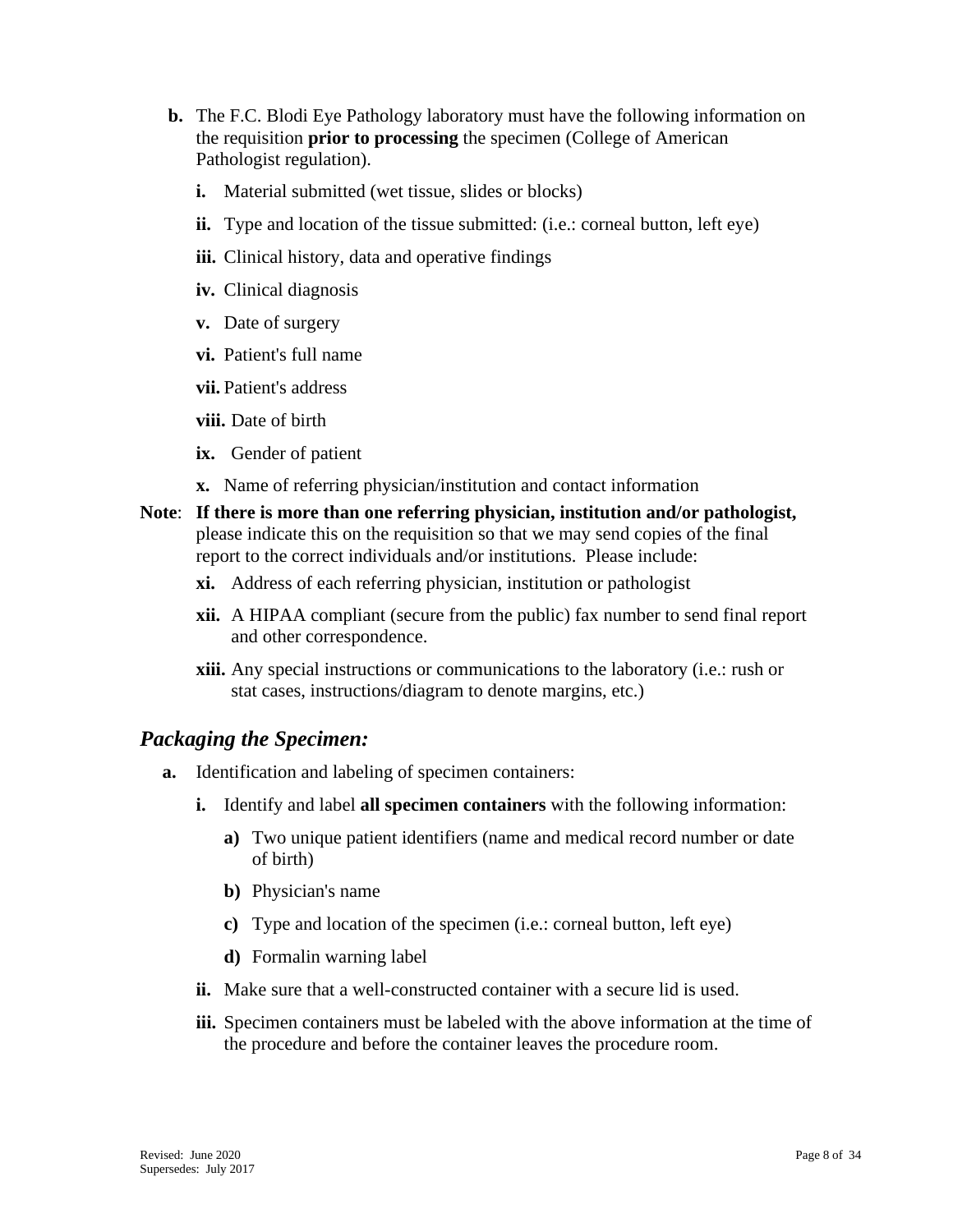- **b.** Specimens being transported for "diagnostic purposes" are fully regulated by IATA (International Air Transport Association) and the DOT (Department of Transportation).
	- **i.** Diagnostic specimens that are not suspected to contain a highly pathogenic organism are shipped as "Exempt Patient Specimens" or "Exempt Animal Specimen" providing:
		- **a)** the specimen has been placed in a fixative.
		- **b)** the fixative is 10% Neutral Buffered Formalin.
	- **ii.** The Diagnostic Specimen must be packed in a triple packaging system.
		- **a)** The primary receptacle must be packed in a way, that under normal conditions of transport, they cannot break, be punctured, or leak their contents into the secondary package. This receptacle cannot exceed a volumetric capacity of more than 500 ml.
			- **i)** Lids should be reinforced with tape.
			- **ii)** The primary receptacle must be labeled with a formalin warning sticker.
		- **b)** Absorbent material must be placed between the primary receptacle and the secondary packaging. If more than one receptacle is placed into a single secondary package, wrap each receptacle with absorbent material. The absorbent material must be of sufficient quantity to absorb the entire contents of the primary receptacle(s).
		- **c)** The secondary package must be leak proof and labeled with a biohazard sticker.
		- **d)** The secondary package(s) need to be secured in the outer package with suitable cushioning materials such that any leakage of the contents will not impair the protective properties of the cushioning material.
		- **e)** The patient's paperwork and an itemized list of contents must be enclosed outside of the secondary package and within the outer package.
		- **f)** For shipments by aircraft, the primary receptacle or the secondary packaging must be capable of withstanding, without leaking, an internal pressure differential of not less than 95 k Pa (95 bar, 14 psi).
		- **g)** The outer package must be marked with:
			- **i)** "Exempt Human Specimen"
		- **h)** The outer package may not exceed 4L (1 gallon) capacity.
		- **i)** The outer package must be at least 4 inches in smallest dimension.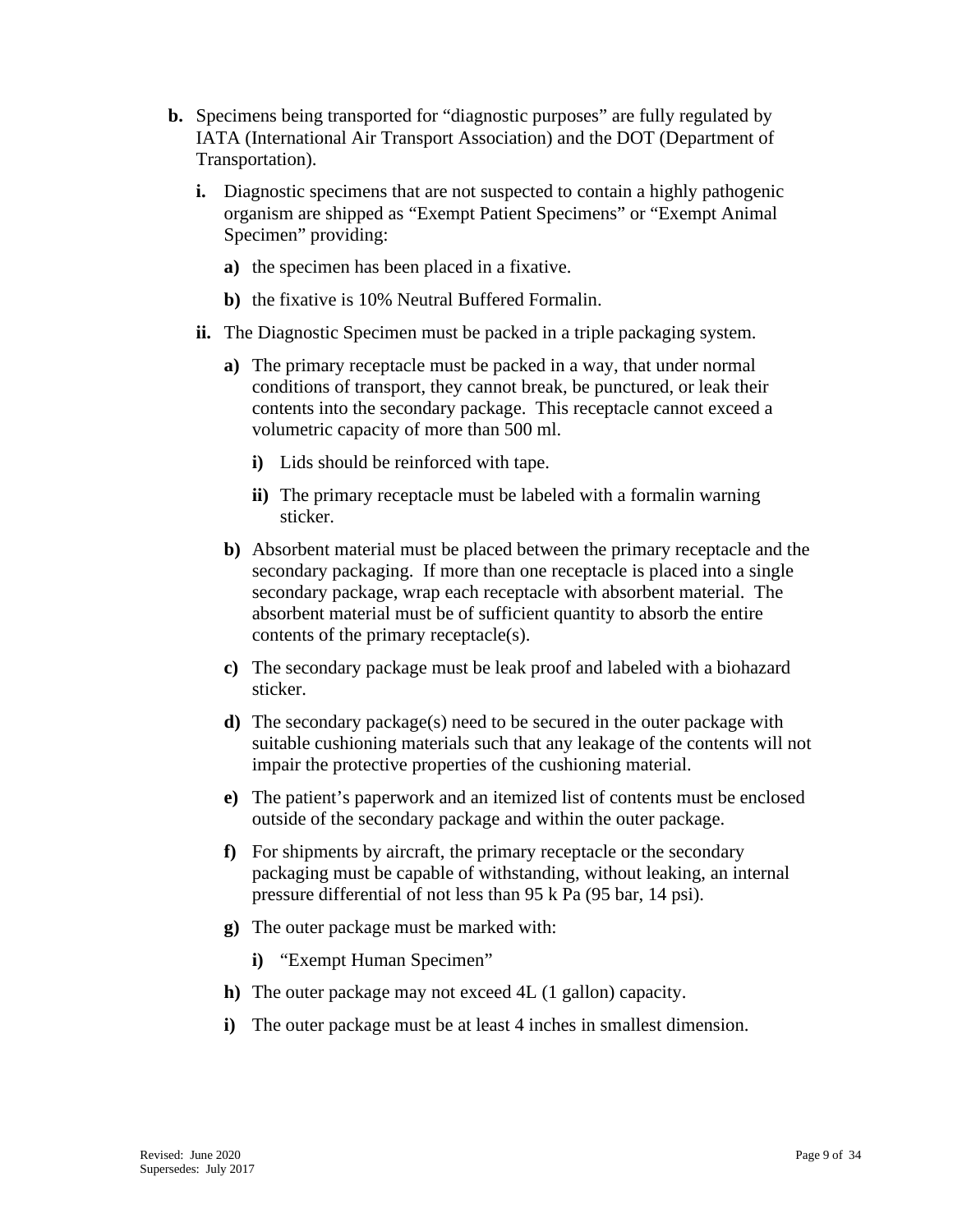## <span id="page-9-0"></span>*Shipping Specimens:*

**a.** Please send specimens to the following address:

F.C. Blodi Eye Pathology Laboratory The University of Iowa 233 Medical Research Center Iowa City, IA 52242-1182

NOTE: This is a recognized street address for all the major shippers below.

- **b.** As a requirement of our laboratory accreditation by the College of American Pathologists, specimens need to be sent by a carrier that provides:
	- **i.** Training to their personnel in regard to the handling of "Diagnostic Specimens"/Hazardous Substances.
	- **ii.** A tracking system to ensure that all specimens submitted to the F.C. Blodi Eye Pathology Laboratory have been received.
- **c.** The following services provide the above requirements:
	- **i.** Fed Ex

```
 a) www.Fedex.com 1-800-463-3339
```
**ii.** UPS

```
a) www.ups.com 1-800-742-5877
```
- **iii.** U.S. Mail
	- **a)** For routine specimens
	- **b)** Must send by "Delivery Confirmation" or Priority Mail for tracking purposes
	- **c)** [www.usps.com](http://www.usps.com/)
- **d.** If you have any questions on how to send your specimen, please contact the F.C. Blodi Eye Pathology Laboratory at 319-335-7095. We will be happy to assist you.

### <span id="page-9-1"></span>*Rejection of Specimens:*

- **1.** In order to assist our personnel in processing your specimen or consultation as quickly as possible, please make sure to include all the requested patient information.
- **2.** Specimens received without adequate patient information **cannot be processed until the information is received from the referring physician**, College of American Pathologists (CAP) and Joint Commission on Accreditation of Hospitals (JCAHO) regulations. This is considered a specimen "rejection".
	- **a.** If there is incomplete or missing information, our clerical staff will contact your facility in order to obtain the information necessary to process your specimen as soon as possible.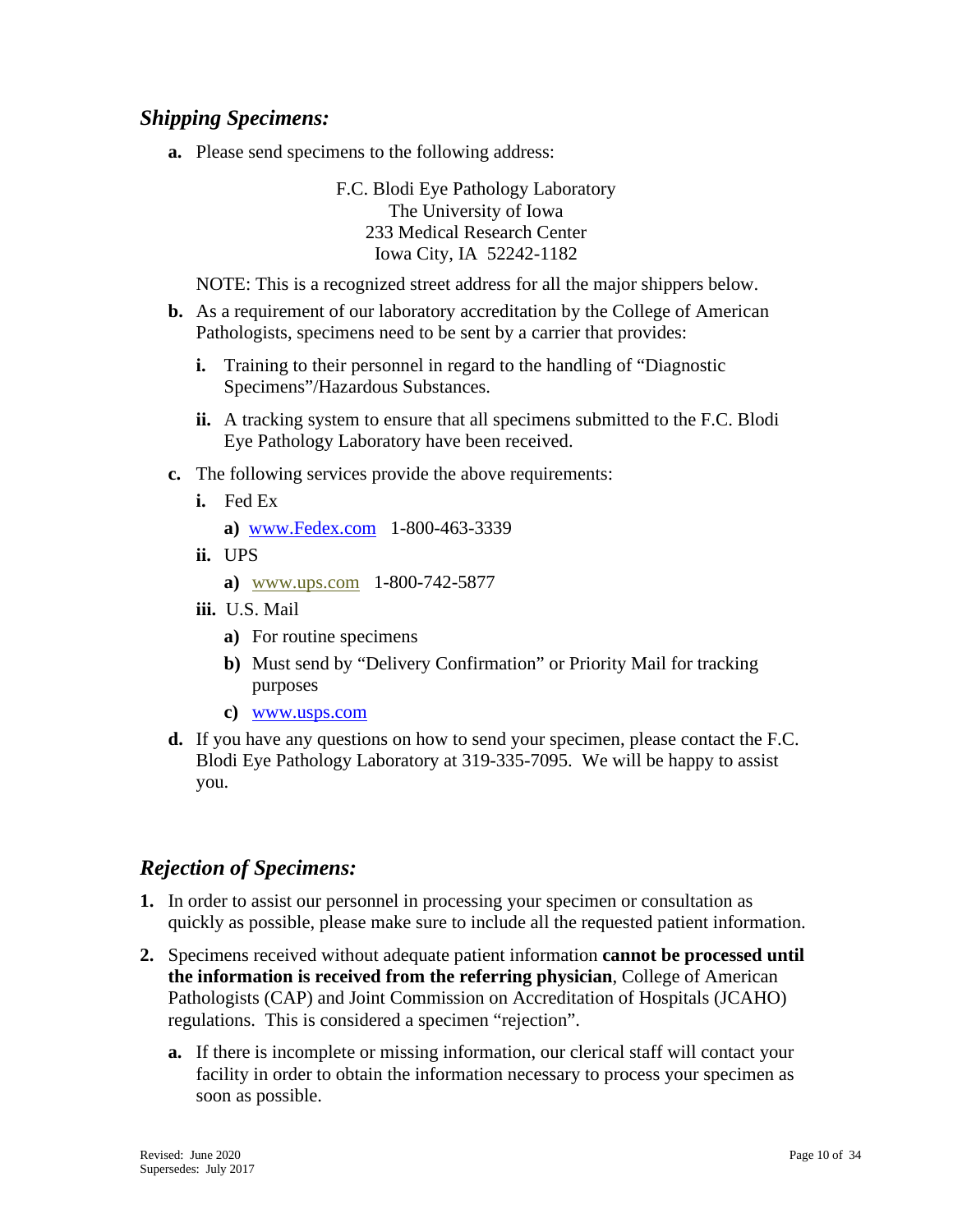**Note:** Clerical staff, laboratory supervisor, technicians, and students **cannot give patient diagnosis information over the phone**; only the pathologist can give this information to a referring physician or pathologist. If information is given over the phone by the pathologist, the conversation will be documented in the Comment section of the final patient report.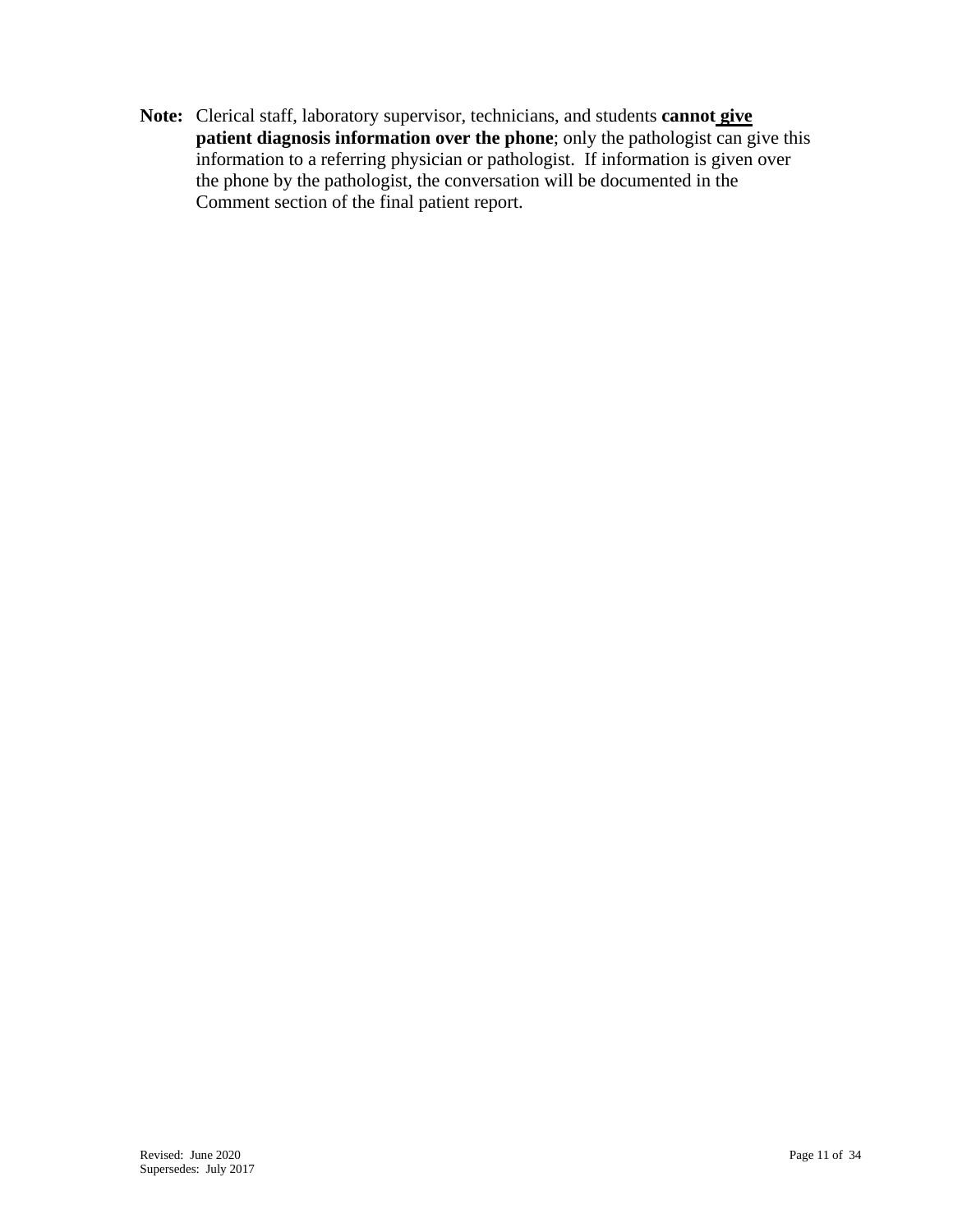### **SPECIAL PROCEDURE SPECIMEN COLLECTION**

<span id="page-11-0"></span>The F.C. Blodi Eye Pathology Laboratory should be contacted (319) 335-7609 prior to performing surgery, if any of the following **special procedures** will be needed on the case; consultation on medicolegal cases, corneal scraping for Acanthamoeba, electron microscopy, conjunctival biopsies for OCP, fine needle aspiration,

immunohistochemistry, or if the case is a metabolic disease (i.e.: gout, cystinosis, storage disease), slide and block consultations, temporal artery biopsy or vitreous. These cases will need special handling.

### <span id="page-11-1"></span>*CJD/Creutzfeldt--Jakob Disease:*

**a. Under no circumstances should tissue from a patient at risk, a known or suspected CJD patient be sent to the F.C. Blodi Eye Pathology Laboratory.**

### <span id="page-11-2"></span>*Consultation on Medical Legal Cases:*

- **a. Arrangements:** The F.C. Blodi Eye Pathology Laboratory Ophthalmic pathologist or supervisor/manager **must be** contacted (319-335-7609) prior sending this type of specimen to the laboratory to assure proper handling of the case.
- **b. Fixation:** This will be determined by the type of specimen being sent to the laboratory. Please refer to the area in this manual that covers information concerning the type of specimen you are dealing with before determining fixation. If you have a question concerning the type of fixative necessary, contact the F.C. Blodi Eye Pathology supervisor or technicians for specific instructions.

#### **c. Special Instructions:**

- **i.** Please either refer to the area in this manual dealing with the type of specimen you are handling or call the laboratory for instructions on how to handle your case.
- **ii.** Follow the procedures listed under General Information on Collection and Handling of Specimens for proper packaging and labeling of the specimen, how to properly fill out the Ophthalmic Pathology Consultation Request forms and for shipping information.

### <span id="page-11-3"></span>*Corneal Scraping for Acanthamoeba:*

- **a. Arrangements:** Follow the special instruction listed below, if you have any questions, please contact the F.C. Blodi Eye Pathology Laboratory (319-335- 7095) prior to beginning this procedure.
- **b.** Make sure the following materials are in the room prior to performing the scraping:
	- **i.** If you are using the **Saccomanno or other cytology fixative**:
		- **a)** Spatula for scraping the cornea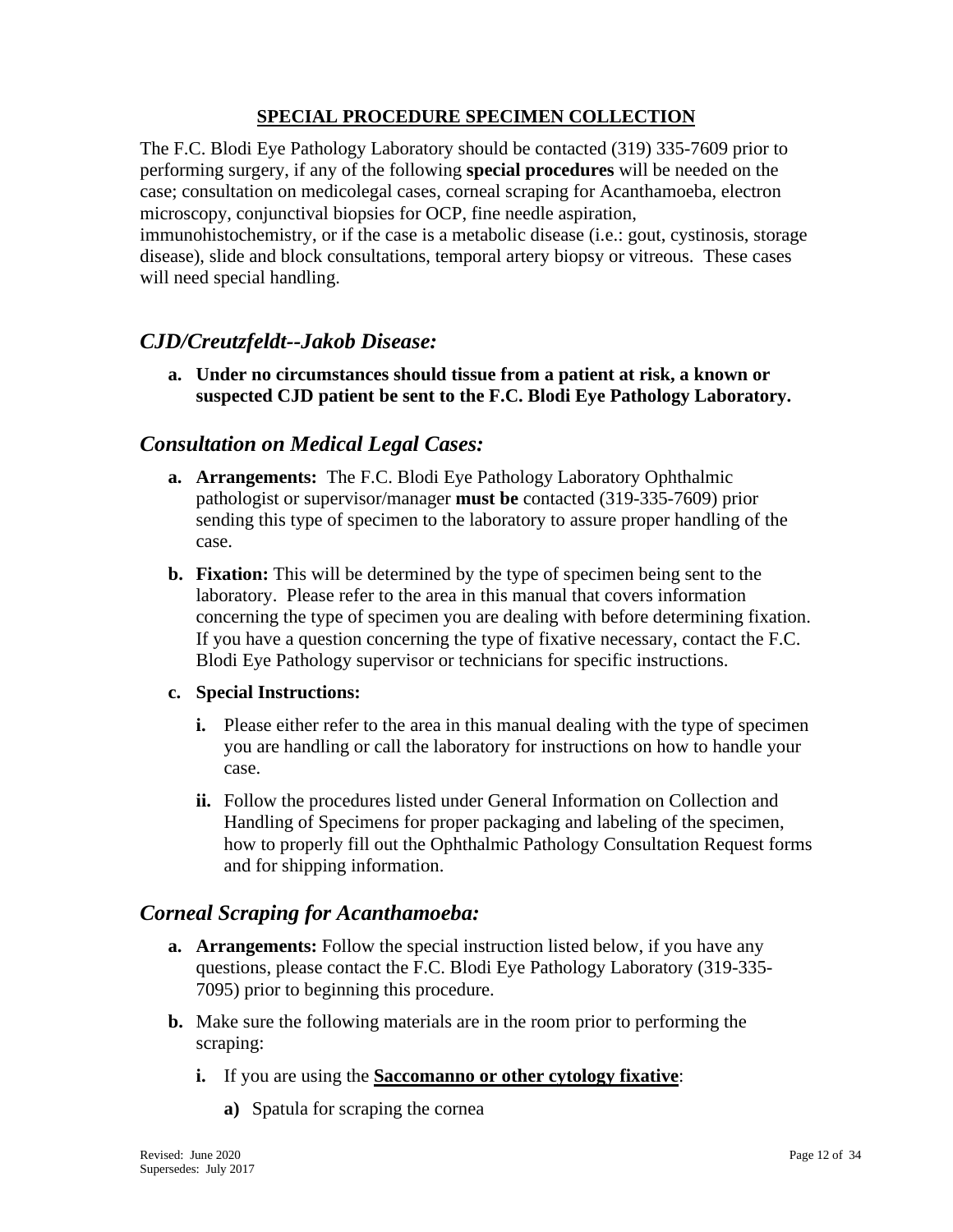- **b)** Sterile container (centrifuge tube, specimen container)
- **c)** Wash/squirt bottle containing cytology fixative such as Saccomanno fixative
- **d)** Ophthalmic Pathology Consultation Request form with the patient information, clinical data, and specimen location (i.e.: corneal scrapping right eye) written on the form.
- **ii.** If you are using the **10% Neutral buffered formalin method:**
	- **a)** Spatula for scraping the cornea
	- **b)** Slides with one end frosted
	- **c)** Coplin jar with 10% neutral buffered formalin
	- **d)** Paper towel
- **c.** The following procedural instructions based on the materials available to your institution are:
	- **i.** If you have **Saccomanno or other cytology fixative** available use these instructions (this is the preferred method):
		- **a)** Have an open sterile container (centrifuge tube, specimen container) available prior to scraping the patient.
		- **b)** Using a spatula scrape the patient as usual.
		- **c)** Immediately after scraping the patient, using wash bottle containing fixative, wash cells and tissue off spatula and into the sterile container.
		- **d)** Make sure not to use more than 0.5 ml of fixative to wash the cells off the spatula.
		- **e)** Past experience has shown when more than 0.5 ml of fixative is used, there is usually a sparse cell count per slide. When using 0.5 ml Saccomanno, the lab produces slides with a better cell representation per slide.
		- **f)** Take tip of spatula and swirl in the Saccomanno to assure that all of the cells have been removed from the spatula.
		- **g)** Place the lid on the container tightly
		- **h)** Label the specimen container with the patient's name and date of birth
	- **ii.** If you are using **10% Neutral Buffered Formalin**:
		- **a)** Scrape the cornea, immediately smear the scrapings on the clear portion of a clean glass slide. The specimen should be smeared so that the frosted end is facing up.
		- **b)** Immediately immerse the slide containing the specimen in the coplin jar containing 10% Neutral Buffered Formalin.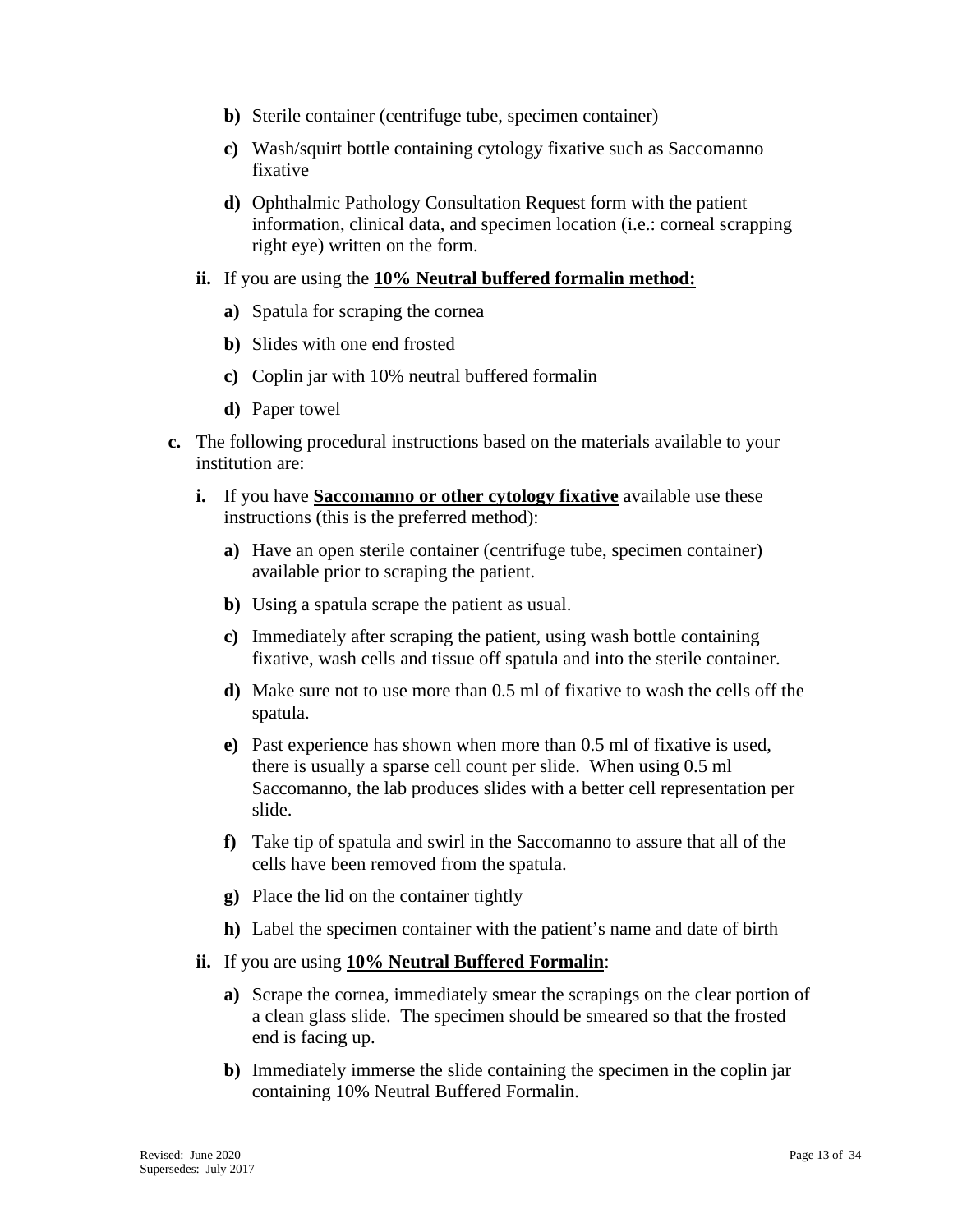- **c)** Allow the slides to sit in the 10% Neutral Buffered Formalin fixative for 15-20 minutes.
- **Note: DO NOT** leave the slides in the formalin more than 15-20 minutes or the tissue may float off the slides.
	- **d)** Remove the slides from the fixative.
	- **e)** Place the slides tissue side up on a paper towel to air dry.
- **Note:** Make sure the side of the slide containing the specimen is right side up or the scraping may be wiped off.
	- **f)** After **completely** air dried, place the slides into a slide mailer (can be provided by the F.C. Blodi Eye Pathology laboratory).
	- **g)** Fill out the Ophthalmic Pathology Consultation Request form **completely**.

#### <span id="page-13-0"></span>*Electron Microscopy:*

- **a. Arrangements:** Prior to surgery, contact the F.C. Blodi Eye Pathology Laboratory (319-335-7095) and ask to speak with the ophthalmic pathologist to determine if Electron Microscopy is necessary for the patient's care or if another test would be more informative.
- **b. Fixative:** 2.5% Glutaraldehyde and 10% Neutral Buffered Formalin
- **c. Special instructions:**
	- **i.** Prior to surgery obtain the following:
		- **a)** 50 ml specimen container of 2.5% Glutaraldehyde.
			- **i)** Label the specimen container with the patient's name, date of birth, physician's name, specimen type (i.e.: cornea, left eye) and percentage of Glutaraldehyde in the bottle.
		- **b)** A specimen container with the correct amount of 10% neutral buffered formalin in it.
			- **i)** The amount of formalin in the container will vary with the size of the specimen; however, the fixative should be a minimum of ten times the volume of the specimen being fixed.
			- **ii)** A formalin warning label on the specimen container.
			- **iii**) Label with the patient's name, date of birth, surgeon's name and type and location of the specimen (i.e.: cornea, left eye) on the specimen container.
		- **c)** An Ophthalmic Pathology Consultation Request form.
	- **ii.** Immediately after removing the tissue from the patient, place half of the tissue into the 2.5% Glutaraldehyde and the other half of the tissue into the 10% Neutral Buffered Formalin.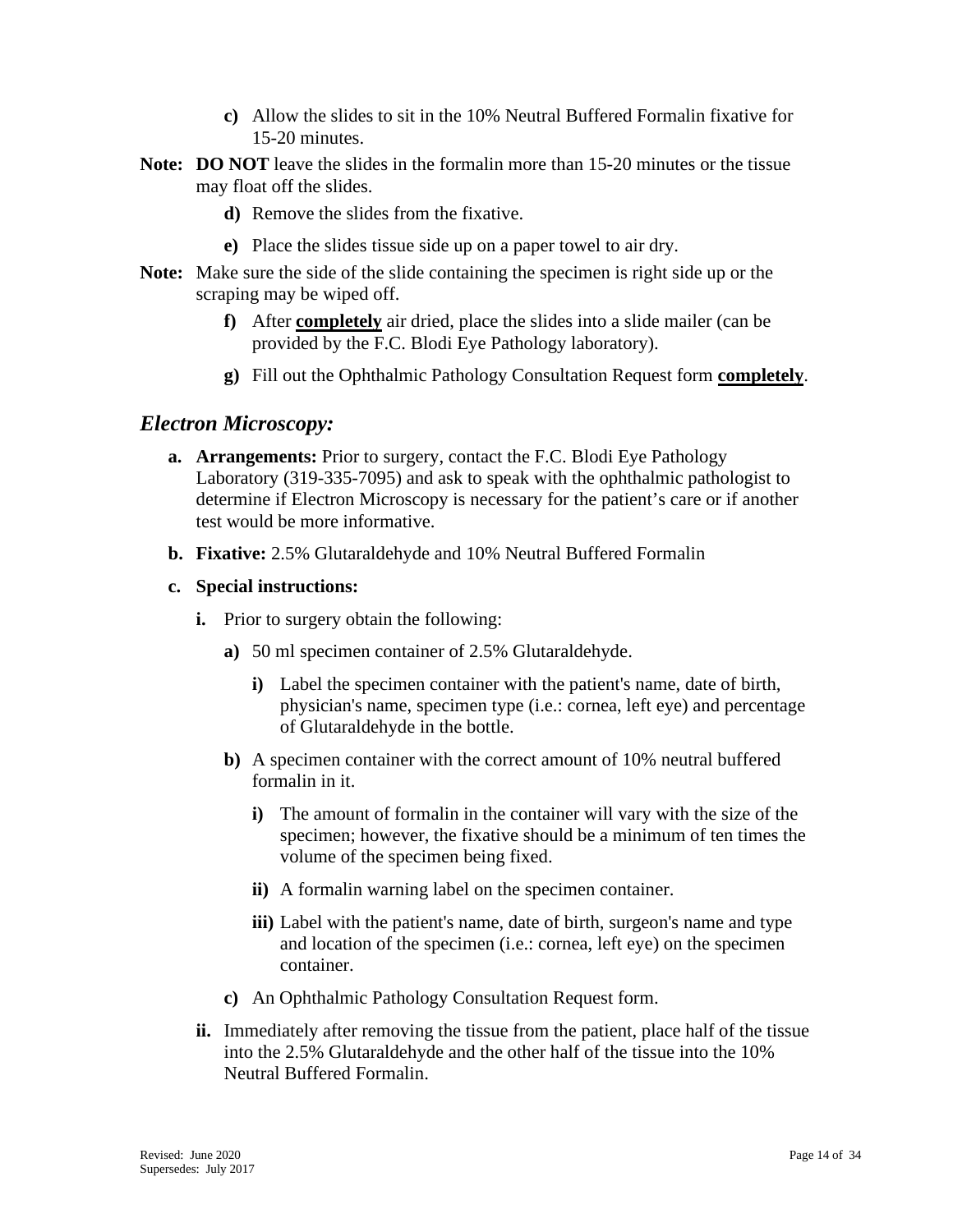- **a)** Fill out the Ophthalmic Pathology Consultation Request form completely, using the instructions found under General Information on Collection and Handling of Specimens.
	- **i)** When filling out the request form make sure to indicate that one specimen is in 2.5% Glutaraldehyde and that the other is in 10% neutral buffered formalin (i.e.: A. corneal biopsy, left eye in 2.5% Glutaraldehyde for EM studies, B. corneal biopsy, left eye in 10% neutral buffered formalin).
- **b)** If possible, the specimen in 2.5% Glutaraldehyde should be refrigerated until the specimen is shipped to the F.C. Blodi Eye Pathology Laboratory. The 10% neutral buffered formalin specimen can stay at room temperature or can be refrigerated.
- **c)** Both specimens and requisition should be shipped via overnight mail to the F.C. Blodi Eye Pathology Laboratory, **unless** the specimen is removed on Friday.
	- **i)** If the specimen is removed on Friday, refrigerate the specimen until Monday.
	- **ii)** On Monday morning ship the both the Glutaraldehyde, 10% neutral buffered formalin specimens and Consultation Requisition form via overnight mail to the laboratory.
- **d)** Send specimens to the address mentioned under General Information on Collection and Handling of Specimens.

#### <span id="page-14-0"></span>*Fine Needle Aspirations:*

- **a. Arrangements:** No special arrangements are necessary
- **b. Fixation:** This specimen requires a special fixative, Saccomanno cytology fixative, or other ethanol-based cytology fixative.
- **c. Special instructions:**
	- **i.** The following materials should be in the surgical suite prior to beginning this procedure.
		- **a)** Small gauge needle with cap
		- **b)** Syringe
		- **c)** An empty sterile specimen container:
			- **i)** Label the specimen container with the patient's name and date of birth, surgeon's name, type and location of the specimen (i.e.: cornea, left eye).
		- **d)** 10 ml of Saccomanno fixative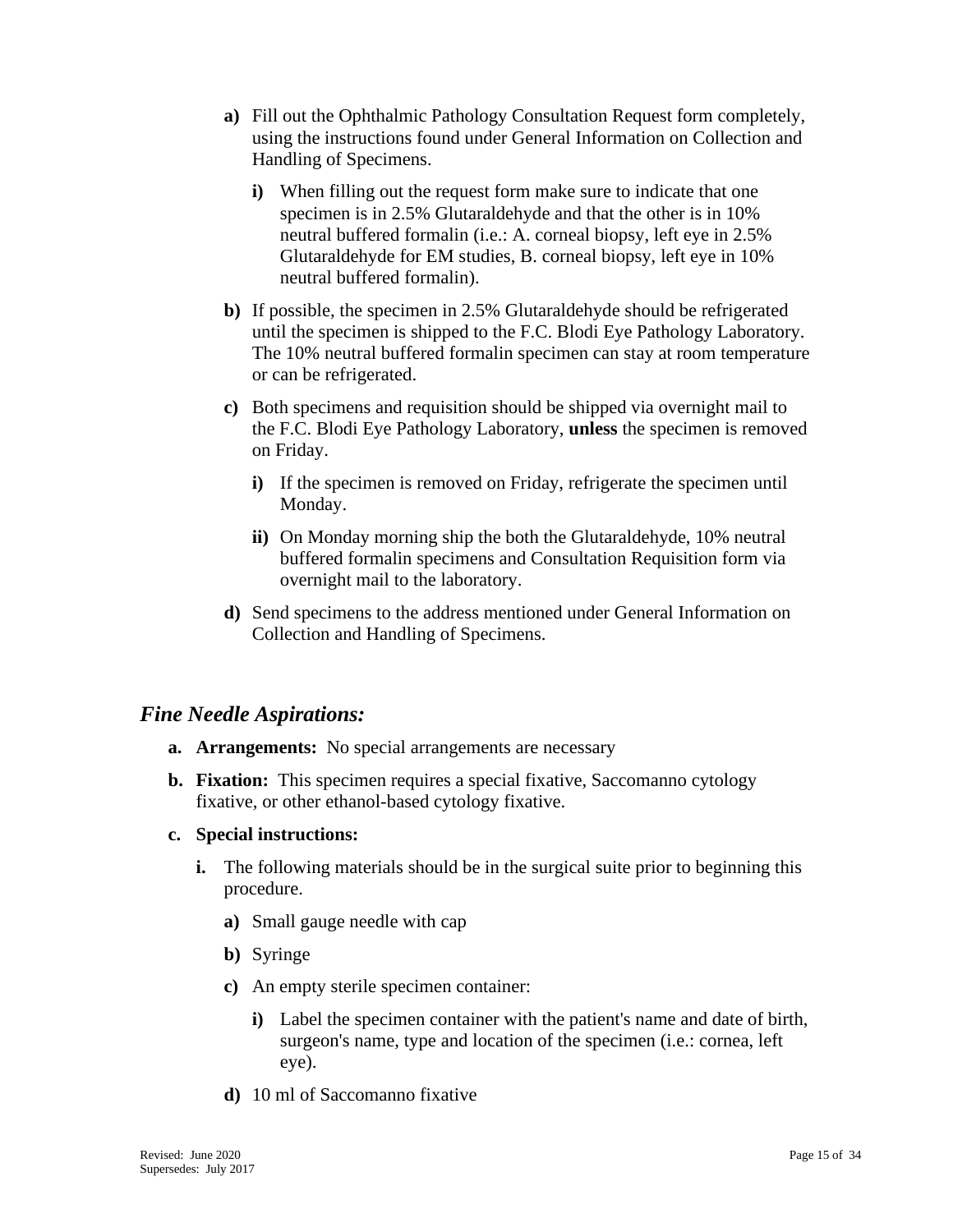- **e)** Ophthalmic Pathology Consultation Request form
- **ii.** The specimen should be removed from the patient and retained in the syringe.
	- **a)** A notation should be made on the Ophthalmic Pathology Consultation Request form as to the amount, color and consistency of the fluid removed from the patient (i.e.: 0.2 cc of red-tan colored viscous fluid was removed from the (right or left) eye).
- **iii.** The physician should carefully place the needle into the Saccomanno fixative and draw up an equal amount of Saccomanno fixative into the syringe. The remaining Saccomanno fixative should be discarded.
- **iv.** Next the physician should:
	- **a)** Carefully squirt the specimen into the sterile container *through the needle* and immediately place the lid on the container.
	- **b)** Once the entire contents of the syringe have been dispensed into the sterile container, dispose of the syringe needle intact into a bio-hazard sharps container.
- **v.** Seal the lid of the container with parafilm or paraffin wax.
- **vi.** Fill out the Ophthalmic Pathology Consultation Request form completely.
- **vii.** Send the specimen and Ophthalmic Pathology Consultation Request form via overnight mail to the address mentioned under General Information on Collection and Handling of Specimens.

#### <span id="page-15-0"></span>*Immunohistochemistry:*

- **a. Arrangements:** The F.C. Blodi Eye Pathology Laboratory should be contacted (319-335-7095) with any questions the physician may have. Ordering immunohistochemistry is at the discretion of the pathologist.
- **b. Fixation:** Special arrangements must be made with the F.C. Blodi Eye Pathology pathologist prior to the surgery being performed.

#### **c. Special Instructions:**

- **i.** Prior to beginning the surgery, the following should be in the surgical room:
	- **a)** A specimen container with the correct amount of 10% neutral buffered formalin in it.
		- **i)** A formalin warning sticker on the specimen container.
		- **ii)** A label on the specimen container with the patient's name, date of birth, surgeon's name, and type and location of the specimen (i.e.: cornea, left eye).
		- **iii)** All patient and referring physician, pathologist or institutions information filled out on the Ophthalmic Pathology Consultation Request form.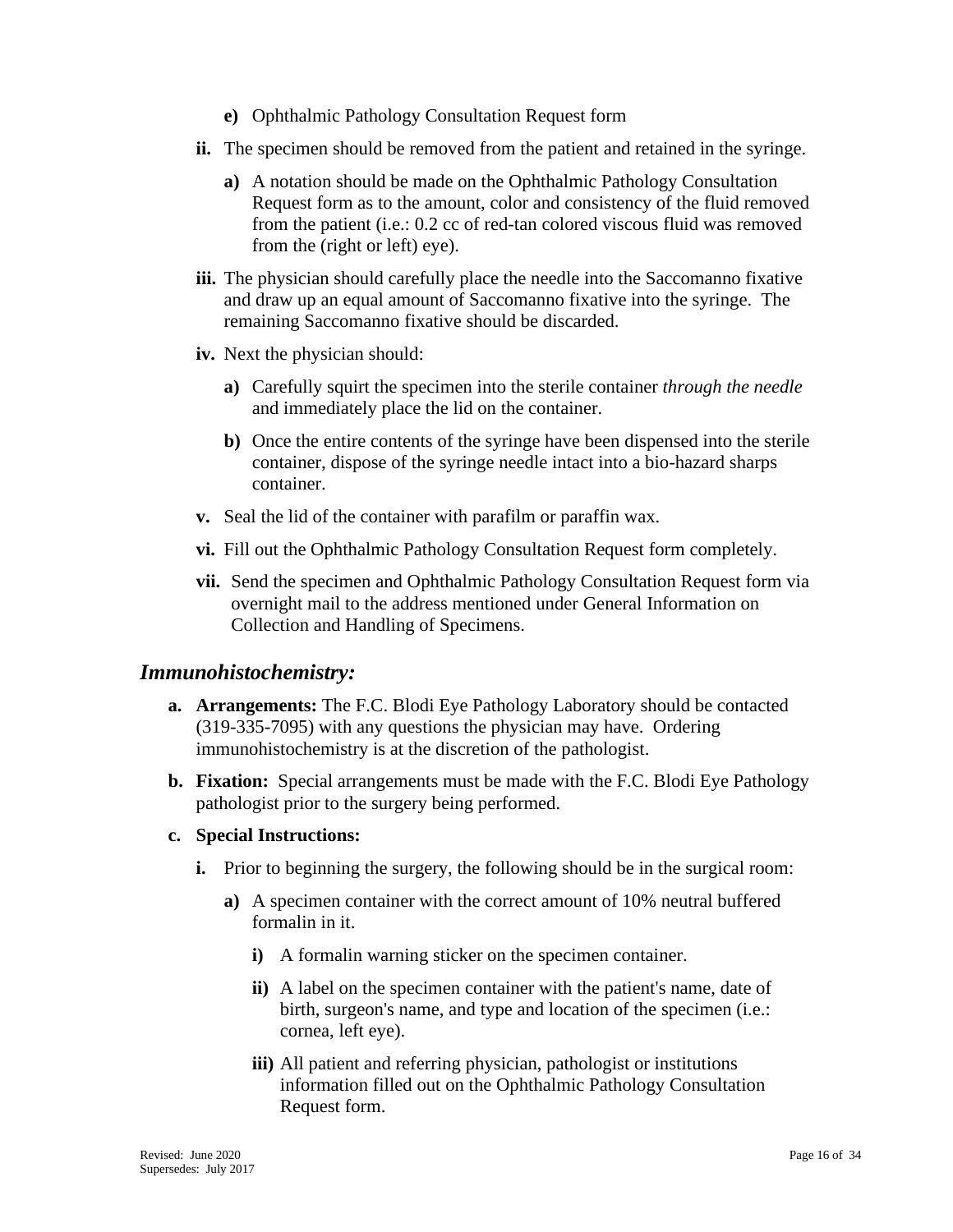- **ii.** Immediately after the specimen has been removed from the patient, place the tissue into the specimen container, make sure the tissue is completely covered with the fixative.
- **iii.** Place the lid on the container properly and tightly to avoid a spill. Follow the procedures listed under General Information on Collection and Handling of Specimens for proper packaging and labeling of the specimen, how to properly fill out the Ophthalmic Pathology Consultation Request forms and shipping information.

### <span id="page-16-0"></span>*Metabolic Diseases (i.e.: gout, cystinosis, storage disease):*

- **a. Arrangements:** If the specimen has a suspected metabolic disease, contact the F.C. Blodi Eye Pathology Laboratory, **PRIOR TO REMOVAL OF THE SPECIMEN** for special fixation instructions.
- **b.** Tissues must be collected in 100% ethanol.
	- **i.** If tissues are collected in a fixative containing water, the crystals will dissolve.
- **c.** Each specimen is different and must be handled on a case by case basis. Contact the F.C. Blodi Eye Pathology Laboratory for instructions (319)-335-7095.
- **d.** Send the specimen and consultation request form to the address listed under General Information on Collection and Handling of Specimens.

#### <span id="page-16-1"></span>*Slide and/ or Block Consultations:*

- **a. Arrangements:** No special arrangements are necessary; however, it may be helpful to speak with the Ophthalmic Pathologist prior to sending the slides to discuss any concerns you have regarding the case.
- **b. Fixation:** None.
- **c. Special Instructions:**
	- **i.** When sending a consultation (slides and/or blocks) to the laboratory we ask that you follow these instructions:
		- **a)** Label the slides with 2 patient identifiers: your lab's accession number and the patient's name
		- **b)** Place the slides into a plastic slide mailer (holds 1-5 slides).
			- **i)** DO NOT use the cardboard or flat plastic mailers. When slides are received in flat mailers they can be damaged beyond repair.
		- **c)** If you have blocks to send, wrap them in some kind of tissue paper (Kleenex, paper towel) and secure it with tape.
		- **d)** Fill out the Ophthalmic Pathology Consultation Request form completely.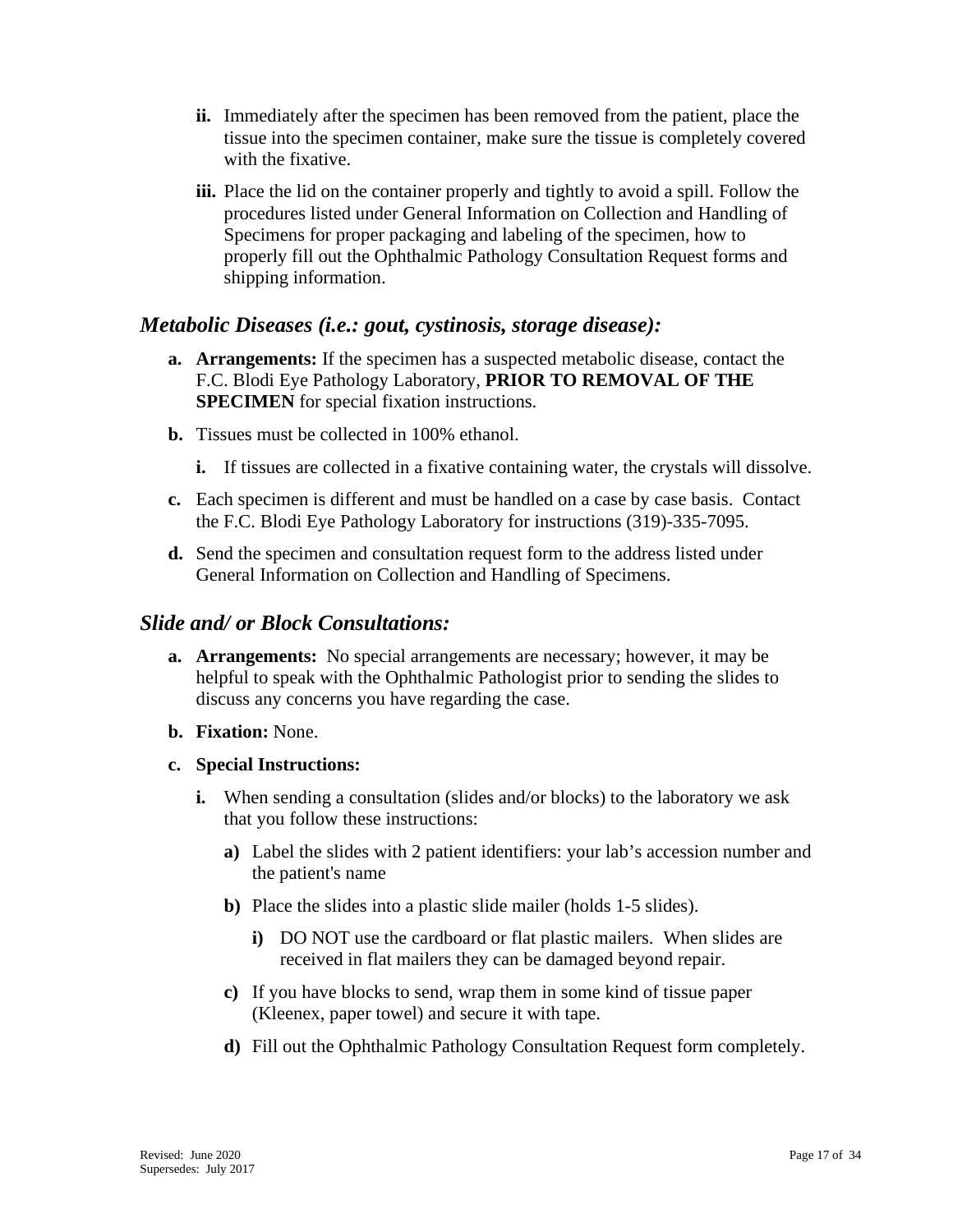**ii.** Follow the procedures under General Information on Collection and Handling of Specimens for how to properly fill out the Ophthalmic Pathology Consultation Request forms and specimen sending information.

### <span id="page-17-0"></span>*Temporal Artery Biopsies:*

- **a. Arrangements:** No special arrangements are necessary.
- **b. Fixation:** 10% Neutral buffered formalin

#### **c. Special Instructions:**

- **i.** Prior to beginning the surgery for a TA biopsy, the following should be in the surgical room:
	- **a)** A specimen container with the correct amount of 10% neutral buffered formalin in it.
	- **b)** A formalin warning label on the specimen container.
	- **c)** Label with the patient's name, date of birth, surgeon's name and type and location of the specimen on the specimen container.
	- **d)** An Ophthalmic Pathology Consultation Request form.
- **ii.** Immediately after the TA biopsy specimen has been removed from the patient, place the tissue into the container of 10% neutral buffered formalin, make sure the tissue is completely covered with the 10% neutral buffered formalin.
	- **a)** The amount for TA biopsies should be at least **25-30 ml** of 10% neutral buffered formalin in the container.
- **iii.** Seal the lid with either parafilm or paraffin (see Collection and Handling of Specimens for proper packing of the specimen).
- **iv.** Follow the procedures under General Information on Collection and Handling of Specimens for proper packing of the specimen, labeling of the specimen, how to properly fill out the Ophthalmic Pathology Consultation Request forms and specimen sending information.

#### <span id="page-17-1"></span>*Vitreous Biopsy:* (Intraocular biopsy, fluid and tissue fragments from inside the eye)

- **a. Arrangements:** The F.C. Blodi Eye Pathology Laboratory (319-335-7609) should be notified in advance about diagnostic vitrectomy procedures. Time is often of the essence in obtaining and handling the specimen.
- **b. Fixation:** Saccomanno or other cytology fixative: an equal amount of fixative added to the specimen.
- **c. Special Instructions:**
	- **i.** Detailed instructions for obtaining and submitted vitreous biopsies to the Blodi Lab can be found **below**. (Diagnostic Vitreous Biopsy; Instructions for Non-UIHC Physicians). These instructions can also be found on our website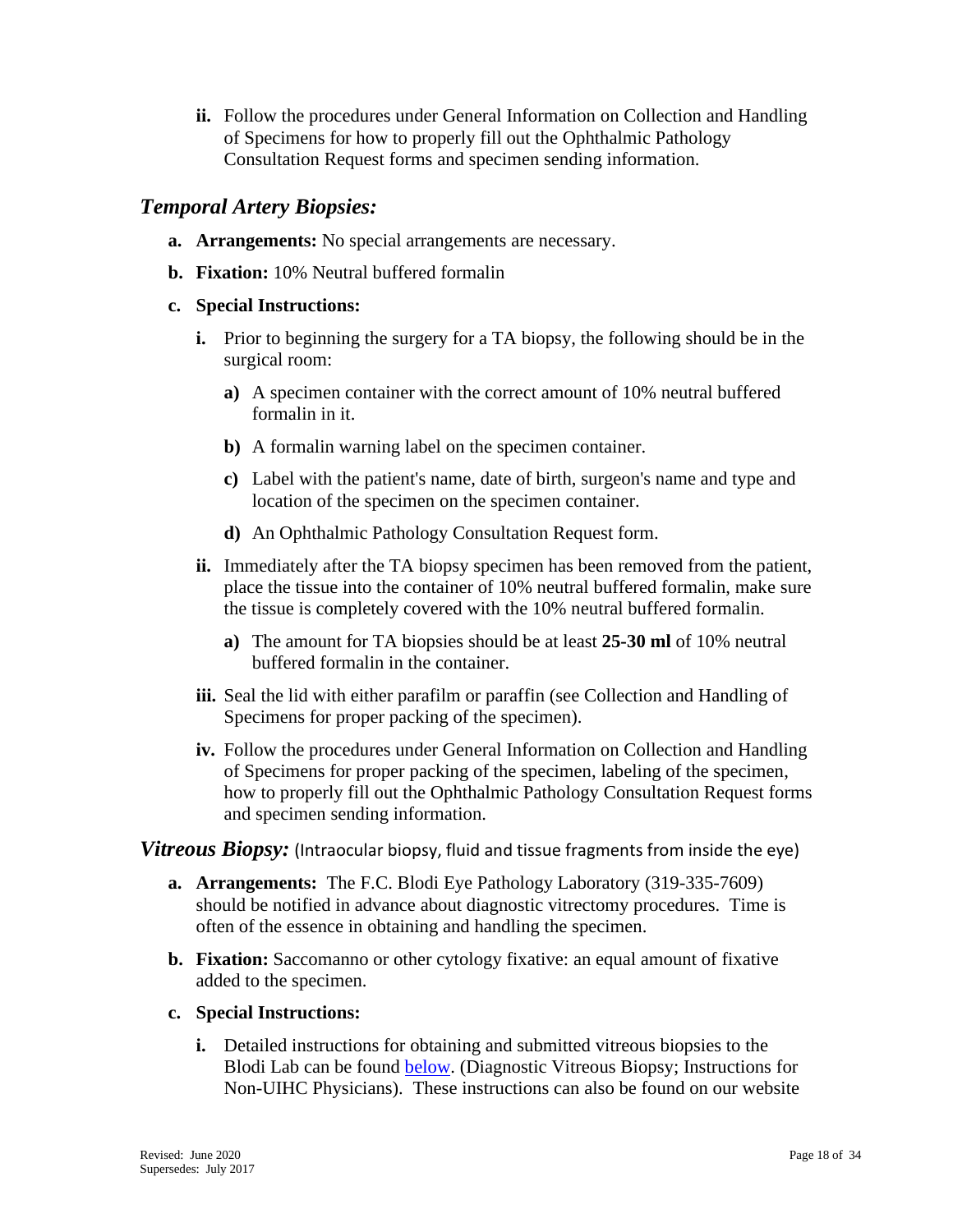<https://medicine.uiowa.edu/eye/path-lab> under Information for Physicians & Institutions Outside the University of Iowa.

- **ii.** The specimen, preferably a concentrated aspirate, should be placed in cytology fixative and sent as soon as possible to the laboratory. Our laboratory uses a commercial cytology fixative known as Saccomanno fixative. If you would like us to send you the fixative, please notify us **at least one week** prior to the procedure.
	- **a)** The physician will then gently transfer the specimen mixed with fixative into the empty specimen container from the syringe.
	- **b)** Never send syringes with needle attached to the pathology lab.
	- **c)** Seal the specimen tube closed and gently agitate the tube to mix the specimen and fixative for complete fixation.
	- **d)** Place the specimen tube into the Biohazard bag.
	- **e)** Fill out Ophthalmic Pathology Consultation Request form completely and place it in the outer pocket of the specimen biohazard bag.
	- **f)** Indicate the physician who should be contacted for a verbal report of results on the form.
	- **g)** If a portion of the specimen is sent to another laboratory for flow cytometry or other studies, please tell us on the request form and include name of the other lab so that we may contact them for results (we do not do flow cytometry in this lab).
	- **h)** Keep the specimen at room temperature. Never refrigerate or place these specimens on ice as cells degenerate faster.
- **iii.** Follow the procedure under General Information on Collection and Handling of Specimens for proper packing and labeling of the specimen, how to properly fill out the Ophthalmic Pathology Consultation Request forms and specimen sending information.

#### **ROUTINE SPECIMEN COLLECTION BY SPECIMEN TYPE**

#### <span id="page-18-1"></span><span id="page-18-0"></span>*Autopsy eye:*

- **a. Special Arrangements:** Contact the F.C. Blodi Eye Pathology Laboratory in advance of the removal of the eyes.
- **b. Fixation:** 10% neutral buffered formalin.
- **c. Special Instructions:**
	- **i.** Immerse the specimen in a sufficient quantity of fixative so that the eye is covered completely by the fixative.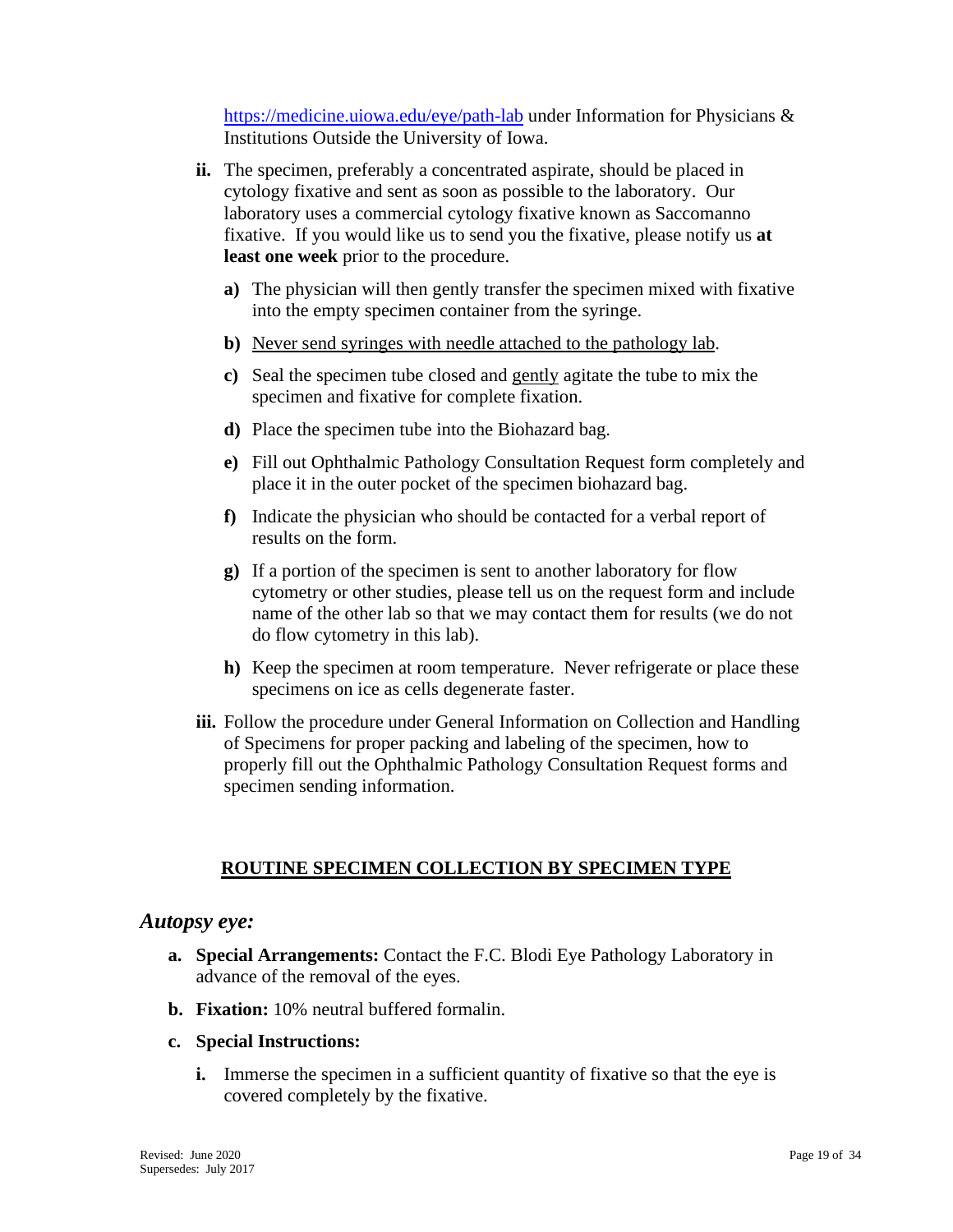- **ii. DO NOT** wrap the tissue in gauze or other types of toweling as they will absorb the fixative and parts of the eye may not be covered by the fixative.
- **iii.** Make no holes or incisions in the globe as this will complicate the diagnosis and may destroy pertinent diagnostic information.
- **iv.** Follow the instructions listed under General Information for Routine Specimen Collection for proper packaging and labeling of routine specimens and how to fill out the Ophthalmic Pathology request form.
- **v.** Follow the procedure under General Information on Collection and Handling of Specimens for proper specimen sending information.

#### <span id="page-19-0"></span>*Ciliary body:* (iridocyclectomy specimen)

- **a. Special Arrangements:** No special arrangements necessary
- **b. Fixation:** 10% neutral buffered formalin.
- **c. Special Instructions:**
	- **i.** Because this specimen is usually taken for tumor, a study of the resection margins is important. Please make a diagram on the Ophthalmic Pathology Consultation Request form indicating the location of the tumor in the eye so that the medial and temporal resection margins can be distinguished in the specimen.
	- **ii.** Follow the instructions listed under General Information for Routine Specimen Collection for proper packaging and labeling of routine specimens and how to fill out the Ophthalmic Pathology request form.
	- **iii.** Follow the procedure under General Information on Collection and Handling of Specimens for proper specimen sending information.

#### <span id="page-19-1"></span>*Conjunctiva:*

- **a. Special Arrangements:** No special arrangements are necessary
- **b. Fixation:** 10% neutral buffered formalin.
- **c. Special Instructions:**
	- **i.** Conjunctival tissue should be handled according to the following protocol to prevent curling of the tissue:
		- **a)** Spread the conjunctiva onto a flat, absorbent surface such as the paper wrapping for sterile gloves or the card around which sutures are wrapped. Some surgeons have used their business cards for this purpose. Another surface suggested for this purpose is filter paper.
		- **b)** Allow the conjunctival tissue to become adherent to the surface for approximately 10-15 seconds.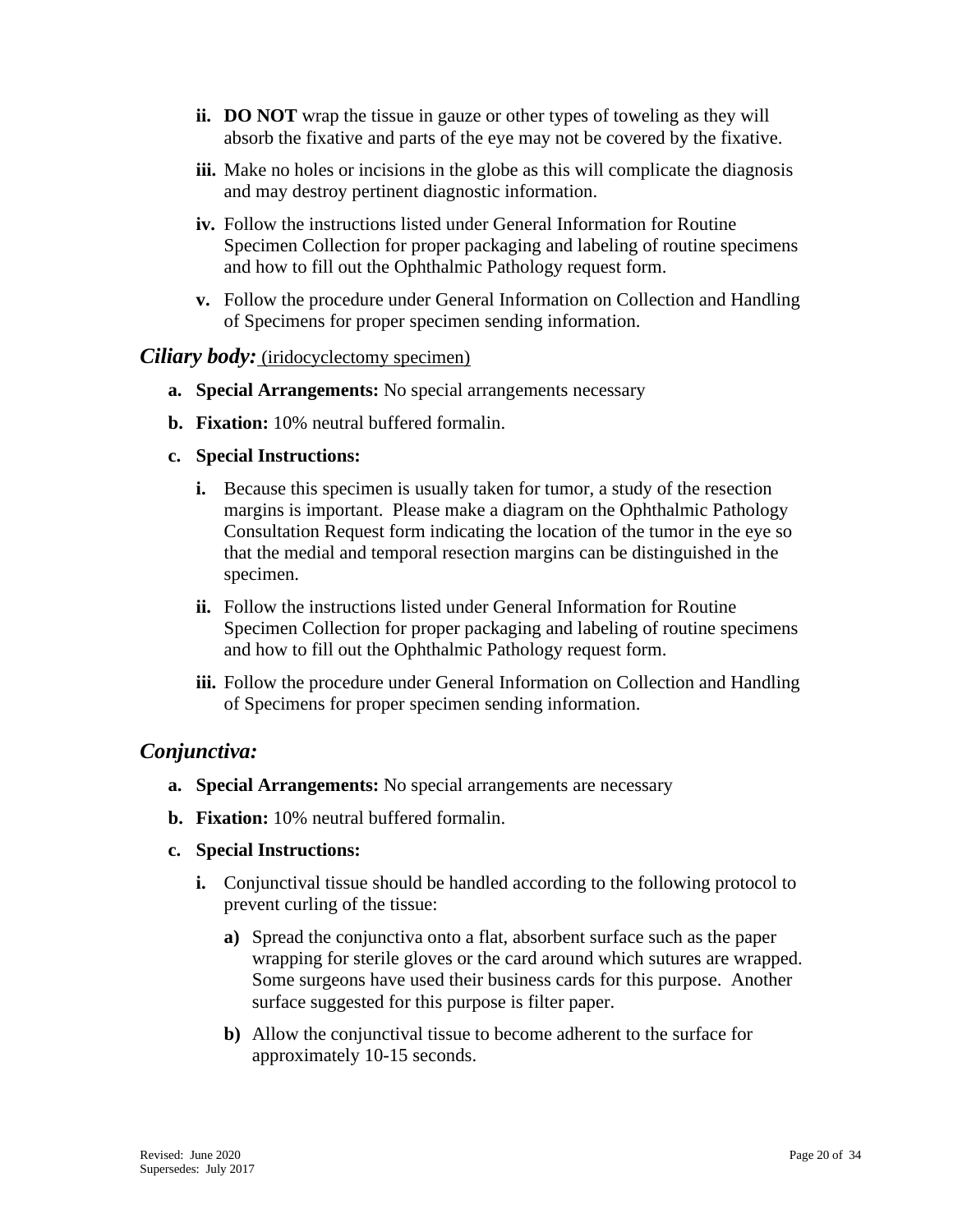- **c)** When the tissue is adherent to its support, float the supporting surface and tissue onto formalin with the tissue surface **facing up**. The absorbent material will soak up fixative and sink. The specimen will be received in the pathology laboratory with its proper orientation preserved.
- **d.** It is important that an accurate clinical diagnosis or differential diagnosis accompany the specimen. For example, conjunctival biopsies to rule out sarcoid are *handled differently* by the grossing pathologist from biopsies for suspected neoplasms.
	- **i.** Please indicate if the biopsy is to rule-out the diagnosis of sarcoid on the pathology request form.
	- **ii.** Conjunctival biopsies for ocular cicatricial pemphigoid (OCP) require 2 pieces of tissue. One should be submitted in Michel medium for direct immunofluorescence (DIFM), and the other in formalin for light microscopy. For detailed information, see [below](#page-29-0) (Conjunctival Biopsy for OCP; Instructions for Non-UIHC Physicians). These instructions can also be found on our website<https://medicine.uiowa.edu/eye/path-lab> under Information for Physicians & Institutions Outside the University of Iowa.
- **e.** Follow the instructions listed under General Information for Routine Specimen Collection for proper packaging and labeling of routine specimens and how to fill out the Ophthalmic Pathology request form.
- **f.** Follow the procedure under General Information on Collection and Handling of Specimens for proper specimen sending information.

## <span id="page-20-0"></span>*Corneal buttons (Special):*

- **a. Special Arrangements:** Please contact the F.C. Blodi Eye Pathology laboratory (319-335-7609) **before** surgery when the anticipated diagnosis will require: (1) electron microscopy, (2) immunopathology, or (3) the detection of crystalline substances, especially urate crystals.
- **b. Fixation:** Dependent upon type of test required, typically 10% neutral buffered formalin.
- **c. Special Instructions:**
	- **i.** Corneal buttons should not be allowed to desiccate in the operating room before being placed into fixative. Because it may be important to wait until donor tissue is secured into place, place the host material into tissue culture medium or saline until the surgeon considers the circumstances of the operation "safe enough" to transfer the host tissue into the proper fixative.
	- **ii.** Follow the instructions listed under Special Procedure Specimen Collection for how to handle electron microscopy, immunopathology or detection of crystalline substances (urate crystals) specimens.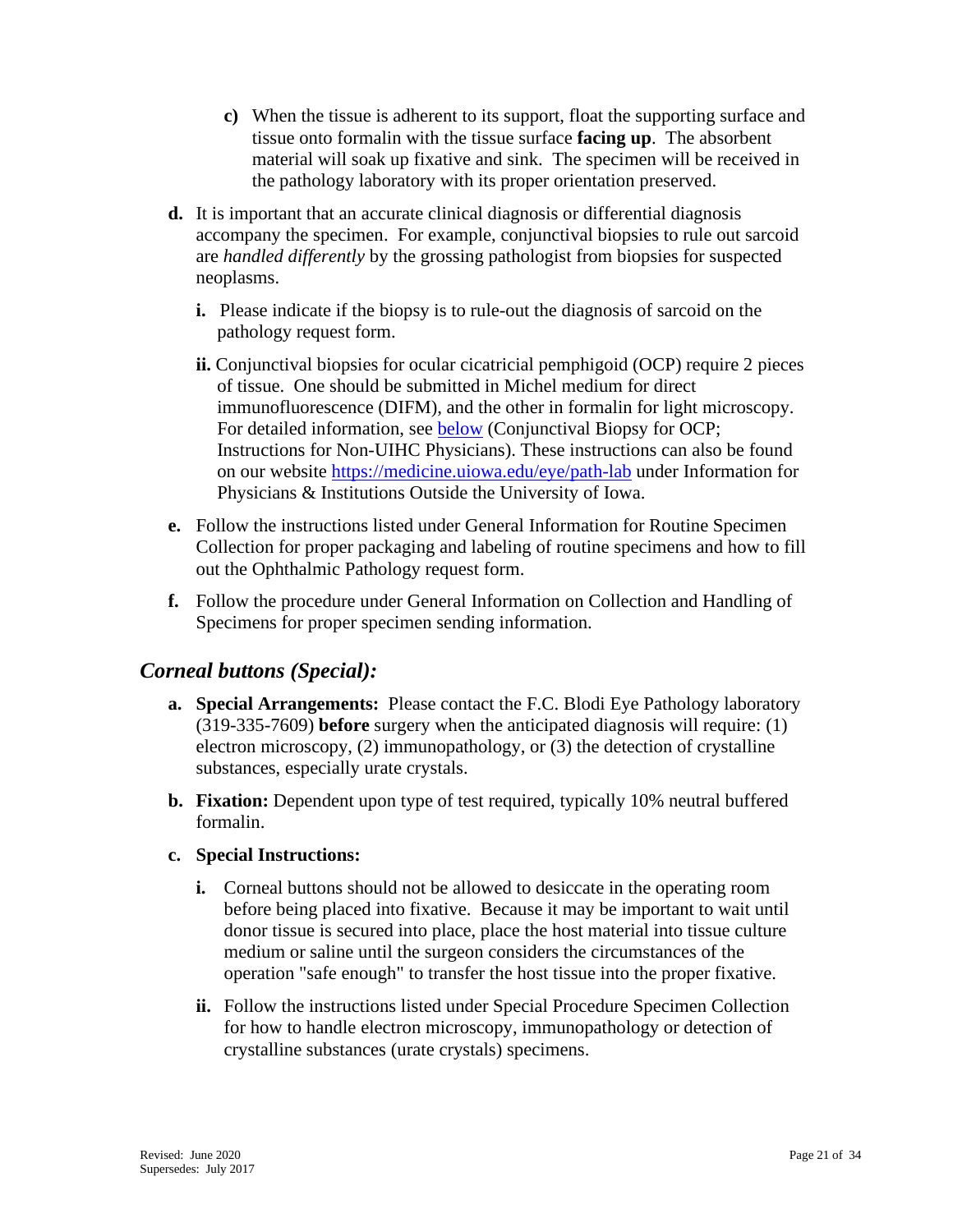- **d.** Follow the instructions listed under General Information for Routine Specimen Collection for proper packaging and labeling of routine specimens and how to fill out the Ophthalmic Pathology request form.
- **e.** Follow the procedure under General Information on Collection and Handling of Specimens for proper specimen sending information.

### <span id="page-21-0"></span>*Corneal Buttons (routine):*

- **a. Special Arrangements:** No special arrangements are necessary
- **b. Fixation:** 10% neutral buffered formalin.
- **c. Special Instructions:**
	- **i.** Follow the instructions listed under General Information for Routine Specimen Collection for proper handling and labeling of routine specimens and how to fill out the Ophthalmic Pathology request form.
	- **ii.** Follow the procedure under General Information on Collection and Handling of Specimens for proper specimen sending information.

#### <span id="page-21-1"></span>*Descemet Membrane:*

- **a. Arrangements:** No special arrangements are necessary
- **b. Fixation:** 10% neutral buffered formalin
- **c. Special Instructions:**
	- **i.** Follow the instructions listed under **General Information on Collection and Handling of Specimens** (beginning on page 1).

#### <span id="page-21-2"></span>*Enucleation (whole globe/eyeball):*

- **a. Special Arrangements:** Contact the F.C. Blodi Eye Pathology laboratory (319- 335-7609) in advance of the removal of the eye if special studies (such as electron microscopy) are to be performed on the tissue.
- **b. Fixation:** 10% neutral buffered formalin.

#### **c. Special Instructions:**

- **i.** Immerse the specimen in a sufficient quantity of fixative so that the eye is covered completely by the fixative.
- **ii. DO NOT** wrap the tissue in gauze or other types of toweling as they will absorb the fixative and parts of the eye may not be covered by the fixative.
- **iii.** Make no holes or incisions in the globe as this will complicate the diagnosis and may destroy pertinent diagnostic information.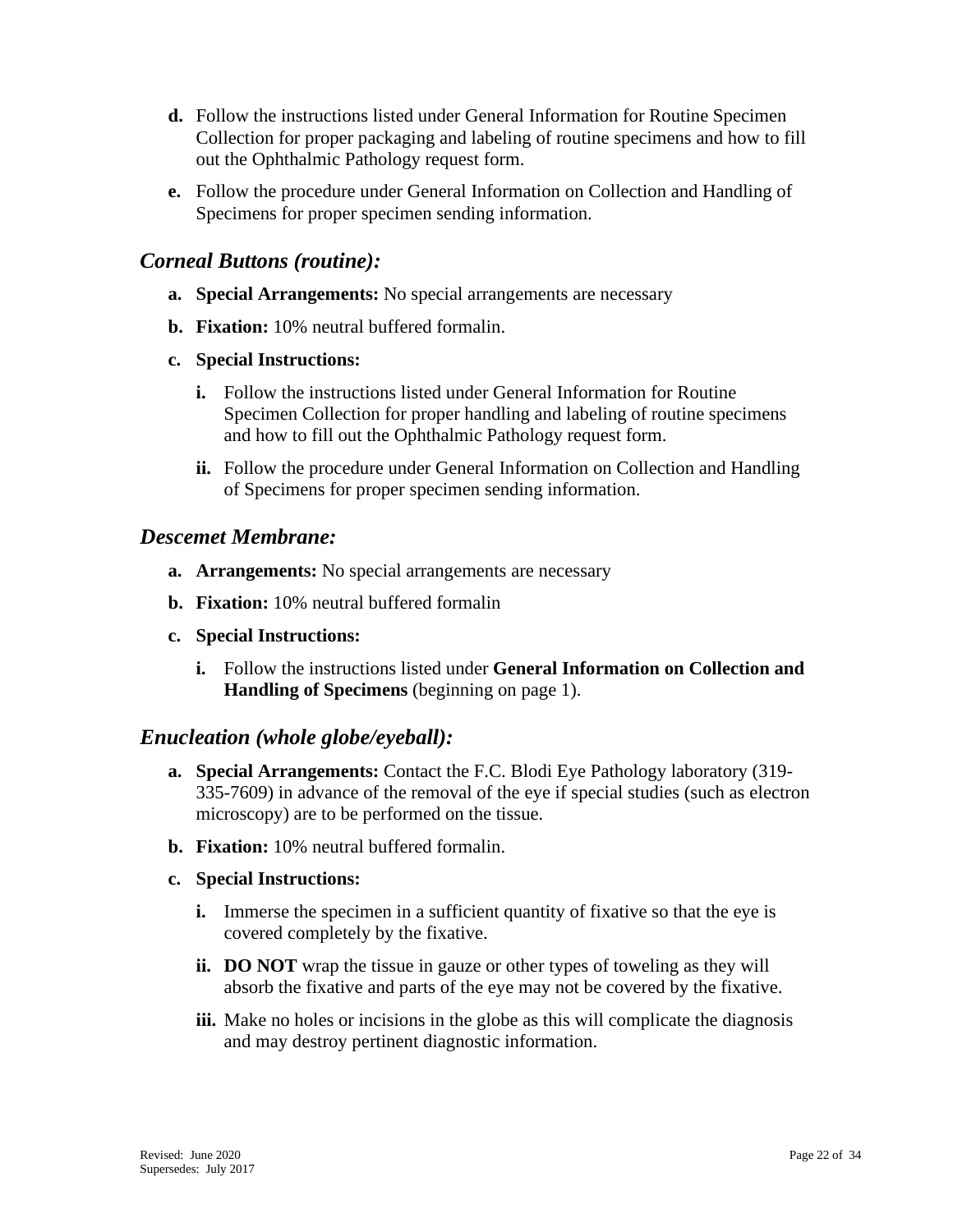- **iv.** It is important that a complete clinical history accompany the specimen (i.e.: a list of any previous surgeries performed on the eye that may alert the pathologist to the presence of an intraocular lens or a surgical wound).
- **v.** If an eye is removed for tumor, provide a copy of the fundus drawing so that the eye may be opened in an appropriate plane.
- **vi.** Follow the instructions listed under General Information for Routine Specimen Collection for proper packaging and labeling of routine specimens and how to fill out the Ophthalmic Pathology request form.
- **vii.** Follow the procedure under General Information on Collection and Handling of Specimens for proper specimen sending information.

#### <span id="page-22-0"></span>*Evisceration:*

- **a. Special Arrangements:** No special arrangements are necessary
- **b. Fixation:** 10% neutral buffered formalin.
- **c. Special Instructions:**
	- **i.** Follow the instructions listed under General Information for Routine Specimen Collection.

#### <span id="page-22-1"></span>*Exenteration:*

- **a. Special Arrangements**: No special arrangements are necessary
- **b. Fixation:** 10% neutral buffered formalin.

#### **c. Special Instructions:**

- **i.** Please be certain to have all aspects of this large specimen completely covered by fixative.
- **ii. DO NOT** wrap the tissue in gauze or other types of toweling as they will absorb the fixative and parts of the eye may not be covered by the fixative.
- **iii.** Make no holes or incisions in the globe as this will complicate the diagnosis and may destroy pertinent diagnostic information.
- **iv.** Mark tissue with suture so that specimen can be oriented.
- **v.** It is important that a complete clinical history accompany the specimen (i.e.: a list of any previous operations performed on the eye may alert the pathologist to the presence of an intraocular lens or a surgical wound).
- **vi.** Indicate the location of any tumor present.
- **vii.** Follow the instructions listed under General Information for Routine Specimen Collection for proper packaging and labeling of routine specimens and how to fill out the Ophthalmic Pathology request form.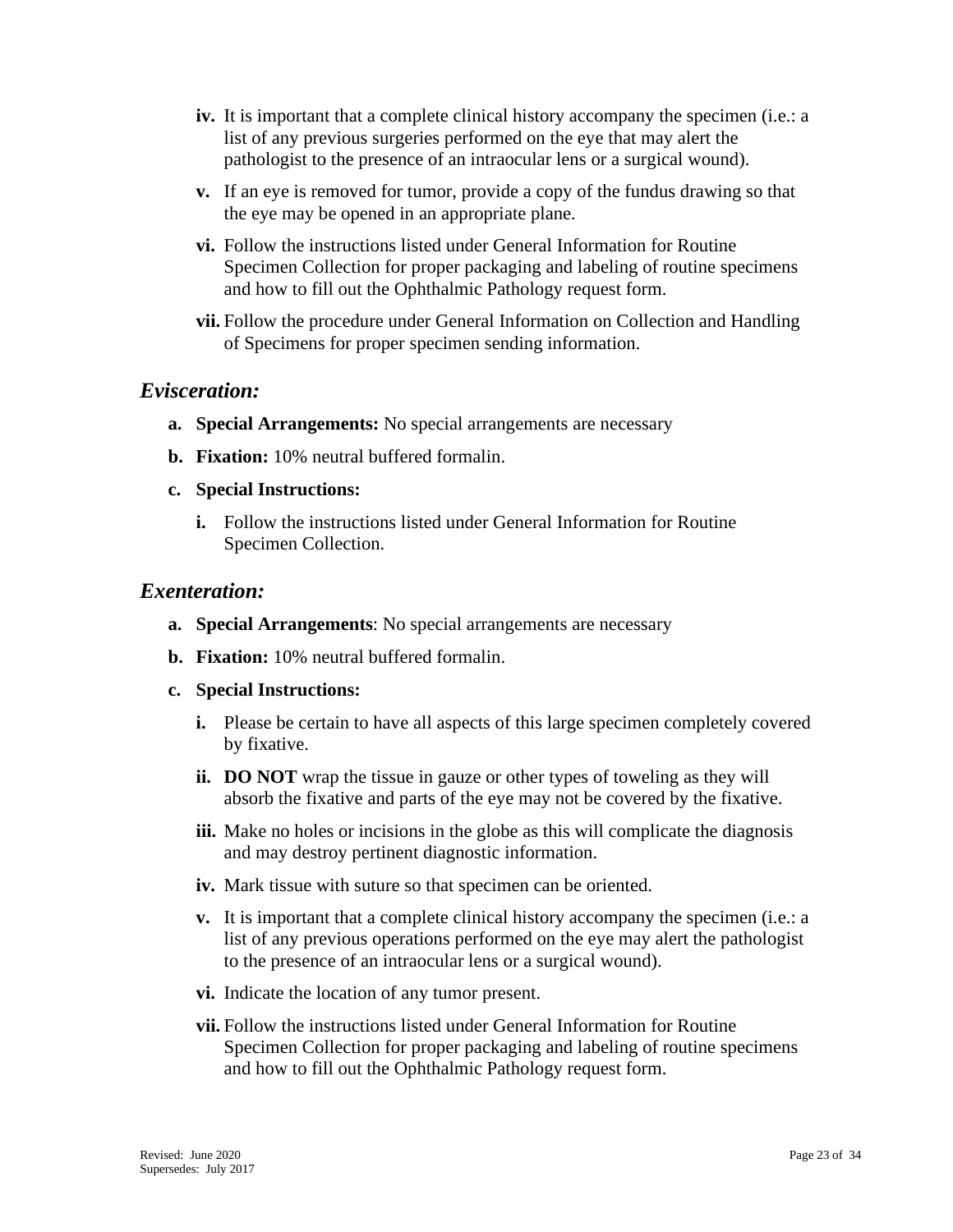**viii.** Follow the procedure under General Information on Collection and Handling of Specimens for proper specimen sending information.

## <span id="page-23-0"></span>*Eyelid:*

- **a. Special Arrangements**: No special arrangements are necessary
- **b. Fixation:** 10% neutral buffered formalin.
- **c. Special Instructions:**
	- **i.** If the resection margins are important, please make a diagram on the Ophthalmic Pathology Consultation Request form indicating the location of the tumor or area of interest in the eyelid so that the resection margins can be distinguished in the specimen. Also, mark the tissue with sutures (typically 90 degrees apart) to assist in orienting the specimen.
	- **ii.** Follow the instructions listed under General Information for Routine Specimen Collection for proper packaging and labeling of routine specimens and how to fill out the Ophthalmic Pathology request form.
	- **iii.** Follow the procedure under General Information on Collection and Handling of Specimens for proper specimen sending information.

### <span id="page-23-1"></span>*Foreign body:*

- **a. Special Arrangements:** Please contact the F.C. Blodi Eye Pathology Laboratory (319-335-7609) prior to sending the foreign body to the laboratory to determine if pathologic assessment is appropriate.
- **b. Fixation:** None.
- **c. Special Instructions:**
	- **i.** Special instructions will be provided on a case by case basis, please contact the F.C. Blodi Eye Pathology Laboratory ((319)-335-7095) for instructions.

#### <span id="page-23-2"></span>*Intraocular lens Implant:*

- **a. Special Arrangements**: No special arrangements are necessary
- **b. Fixation:** None.
- **c. Special Instructions:** 
	- **i.** Please provide the name of the manufacturer of the lens together with the model number or style of the lens.
	- **ii.** Important for future medico-legal considerations.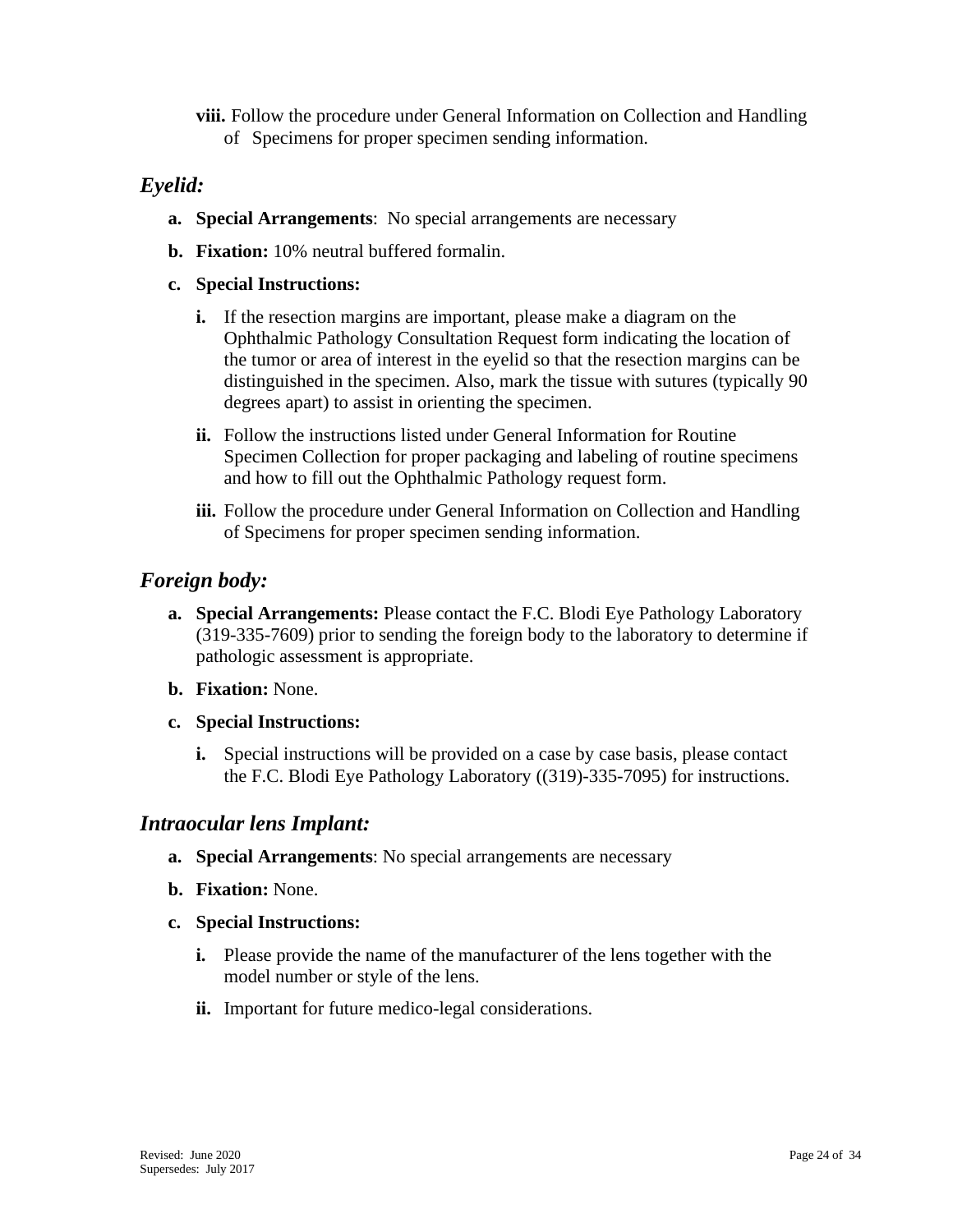### <span id="page-24-0"></span>*Iris:*

- **a. Special Arrangements:** If the iris is removed for a suspected tumor, please see instructions listed above under **ciliary body (iridocyclectomy)** specimens.
- **b. Fixation: 10%** neutral buffered formalin.
- **c. Special Instructions:**
	- **i.** There are no special instructions if the iris is removed at the time of glaucoma filtering procedures.
	- **ii.** Follow the instructions listed under General Information for Routine Specimen Collection for proper packaging and labeling of routine specimens and how to fill out the Ophthalmic Pathology request form.
	- **iii.** Follow the procedure under General Information on Collection and Handling of Specimens for proper specimen sending information.

### <span id="page-24-1"></span> *Lacrimal System (lacrimal gland or sac):*

- **a. Special Arrangements**: If material is being sent for flow cytometry, please contact the F.C. Blodi Eye Pathology Laboratory (319-335-7609) for instructions prior to surgery. Flow cytometry is not performed in the Blodi Eye Pathology Laboratory.
- **b. Fixation:** 10% neutral buffered formalin, unless specimen is for immunopathology then contact the F.C. Blodi Eye Pathology laboratory for instructions on how to handle the tissue prior to surgery.

#### **c. Special Instructions:**

- **i.** Follow the instructions listed under General Information for Routine Specimen Collection for proper packaging and labeling of routine specimens and how to fill out the Ophthalmic Pathology request form.
- **ii.** Follow the procedure under General Information on Collection and Handling of Specimens for proper specimen sending information.

#### <span id="page-24-2"></span>*Muscle:*

- **a. Special Arrangements**: When sending tissue for Neuromuscular disease, you must first contact Dr. Steven Moore in the Department of Pathology (Email [steven-moore@uiowa.edu,](mailto:steven-moore@uiowa.edu) Phone 319-384-9084).
- **b. Fixation:** per Dr. Moore.
- **c. Special Instructions:**
	- **i.** Follow the instructions listed under General Information for Routine Specimen Collection for proper packaging and labeling of routine specimens and how to fill out the Ophthalmic Pathology request form.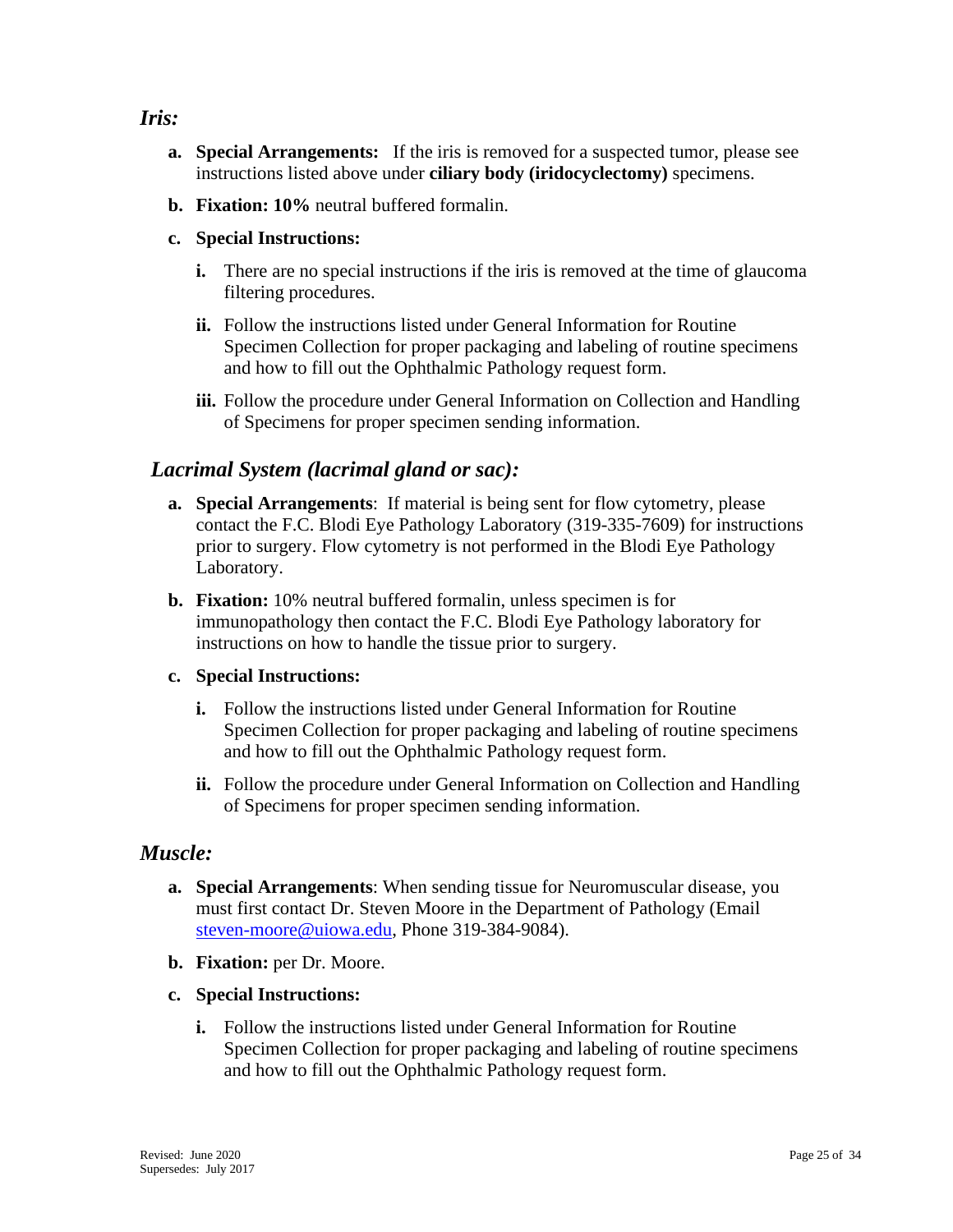**ii.** Follow the procedure under General Information on Collection and Handling of Specimens for proper specimen sending information.

## <span id="page-25-0"></span>*Optic Nerve:*

- **a. Special Arrangements**: No special arrangements are necessary
- **b. Fixation:** 10% neutral buffered formalin.
- **c. Special Instructions:**
	- **i.** Follow the instructions listed under General Information for Routine Specimen Collection for proper packaging and labeling of routine specimens and how to fill out the Ophthalmic Pathology request form.
	- **ii.** Follow the procedure under General Information on Collection and Handling of Specimens for proper specimen sending information.

### <span id="page-25-1"></span>*Pterygium:*

- **a. Special Arrangements**: No special arrangements are necessary
- **b. Fixation:** 10% neutral buffered formalin
- **c. Special Instructions:**
	- **i.** Follow the instructions listed under General Information for Routine Specimen Collection for proper packaging and labeling of routine specimens and how to fill out the Ophthalmic Pathology request form.
	- **ii.** Follow the procedure under General Information on Collection and Handling of Specimens for proper specimen sending information.

#### <span id="page-25-2"></span>*Skin:*

- **a. Special Arrangements**: No special arrangements are necessary
- **b. Fixation:** 10% neutral buffered formalin
- **c. Special Instructions:**
	- **i.** Follow the instructions listed under General Information for Routine Specimen Collection for proper packaging and labeling of routine specimens and how to fill out the Ophthalmic Pathology request form.
	- **ii.** Follow the procedure under General Information on Collection and Handling of Specimens for proper specimen sending information.

### <span id="page-25-3"></span>*Trabecular Meshwork:*

- **a. Special Arrangements**: No special arrangements are necessary
- **b. Fixation:** 10% neutral buffered formalin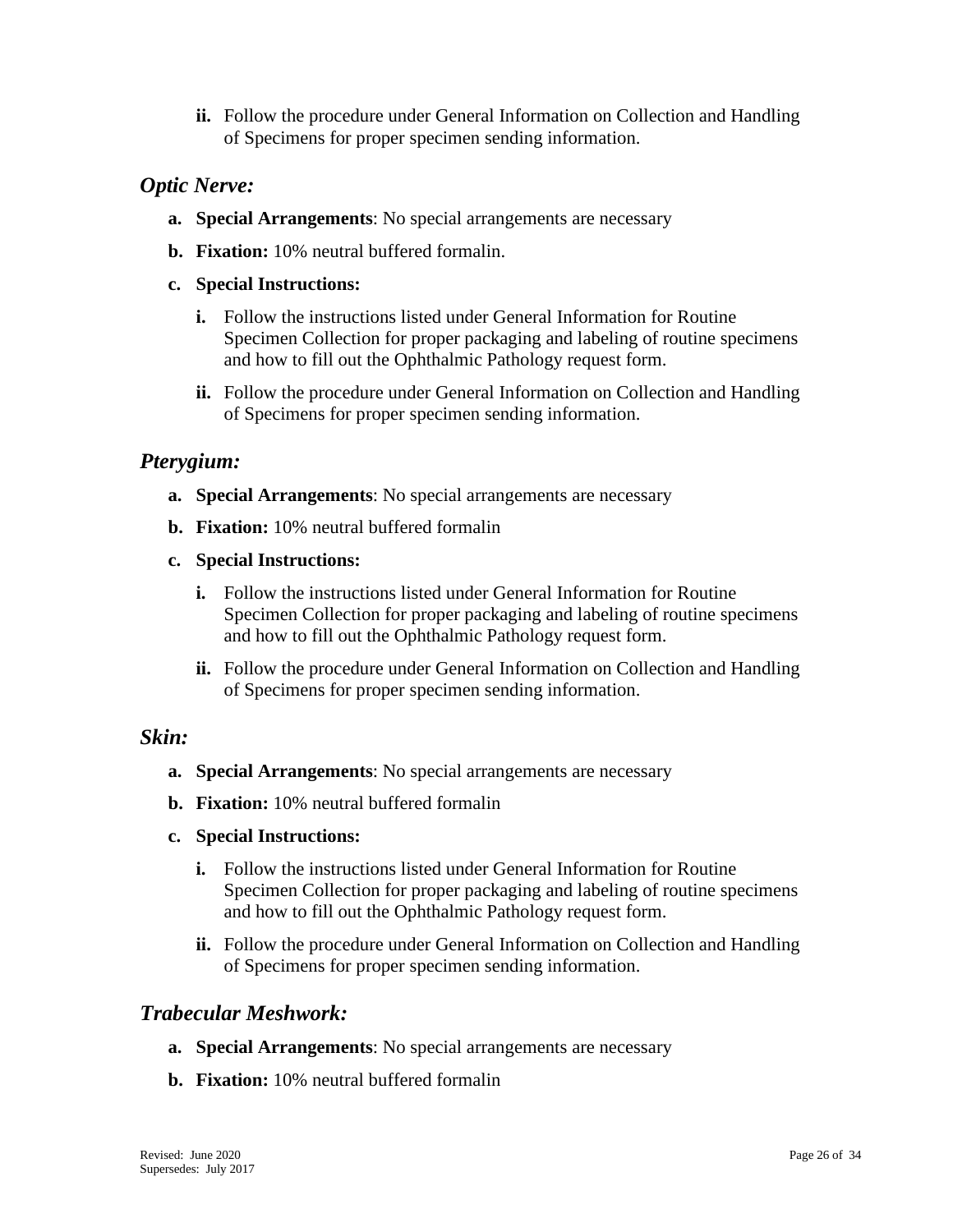#### **c. Special Instructions:**

- **i.** Follow the instructions listed under General Information for Routine Specimen Collection for proper packaging and labeling of routine specimens and how to fill out the Ophthalmic Pathology request form.
- **ii.** Follow the procedure under General Information on Collection and Handling of Specimens for proper specimen sending information.

#### **PHYSICIAN NOTIFICATION**

- <span id="page-26-0"></span>**1.** If the specimen diagnosis is critical to the patient's treatment and requires immediate attention, the ophthalmic pathologist will contact the submitting physician by telephone as soon as the diagnosis is complete.
	- **a.** The above information is noted in the "Comment" section of the final report along with the following information:
		- **i.** Date
		- **ii.** Time
		- **iii.** First and last name of person notified
- **2.** Final reports are faxed back to the referring physician or laboratory (if a HIPAAcompliant fax machine is available at that facility).
- **3.** Hard copies of each report are also sent by mail to the referring physician.

### <span id="page-26-1"></span>**STORAGE OF WET TISSUE, OPHTHALMIC PATHOLOGY CONSULTATION REQUEST FORMS, BLOCKS AND SLIDES**

- **1.** If there is any remaining wet tissue from the case it is saved and retained for at least 5 years.
- **2.** The original Ophthalmic Pathology Consultation Request forms are retained for 5 years.
	- **a.** Ophthalmic Pathology Consultation Request forms are scanned into the electronic medical record and become part of the patient's permanent medical record.
- **3.** The slides and blocks created from the patient's specimen are retained indefinitely.
- **4.** Consultation slides and/or blocks received from outside facilities are kept for 3 months after the final report and then will be sent back to that facility unless an earlier return is requested by the referring physician or pathologist.
- **5.** If we keep the consultation slides and blocks, they will be marked with our accession number and filed with our other slides and blocks, which are retained indefinitely.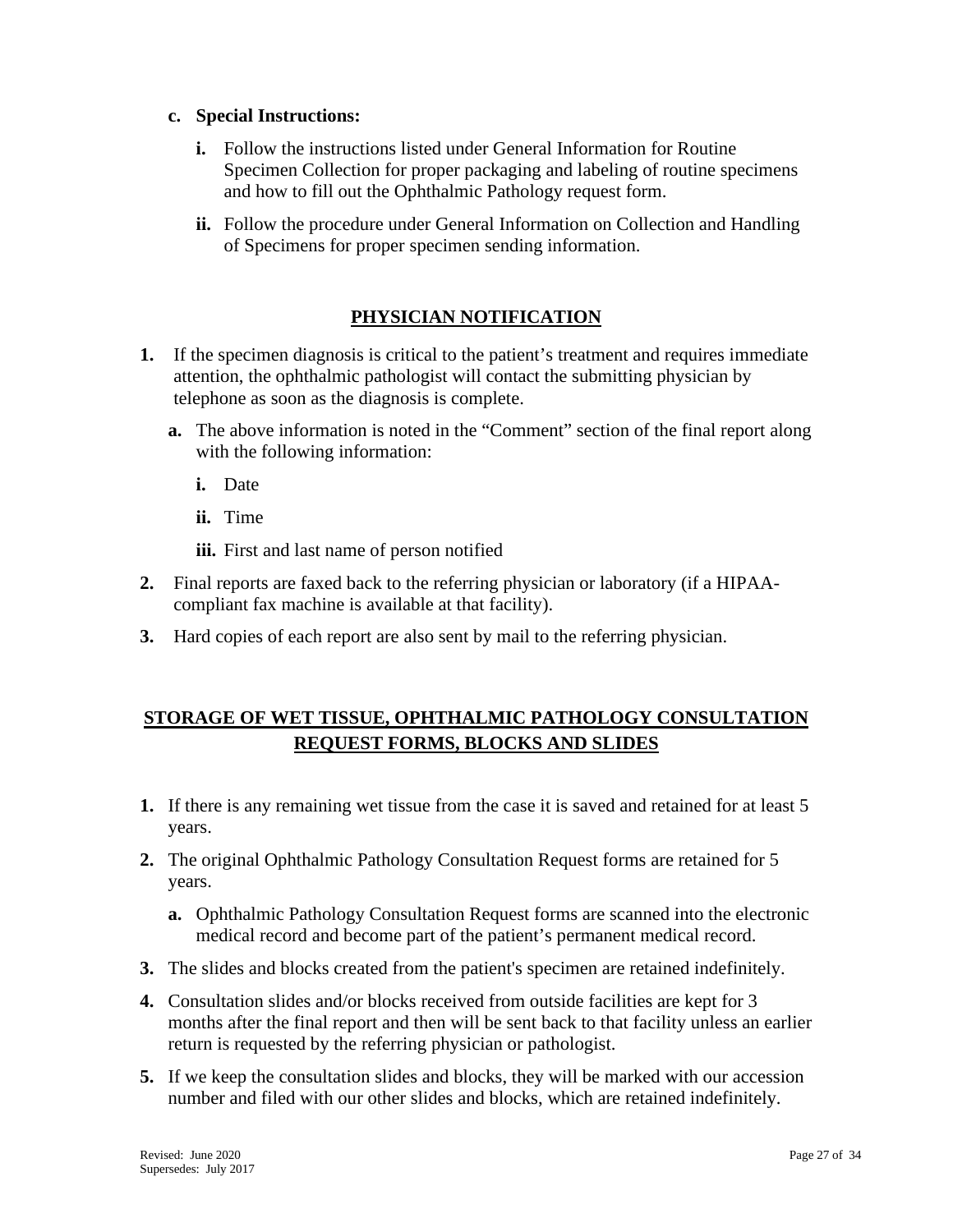#### **References:**

<span id="page-27-0"></span>Sheehan, Dezna C. and Barbara B. Hrapchak: Theory and Practice of Histotechnology, 2nd Ed.; C.V. Mosby Co., St. Louis, MO; 1980.

Preece, Ann: A Manual for Histologic Technicians, 3rd Ed.; Little, Brown & Co., Inc.; Boston, MA; 1972.

Aldrich: Catalog and Handbook of Fine Chemicals; Aldrich Chemical Co., Inc.; Milwaukee, WI; 1986.

Safety Data Sheets.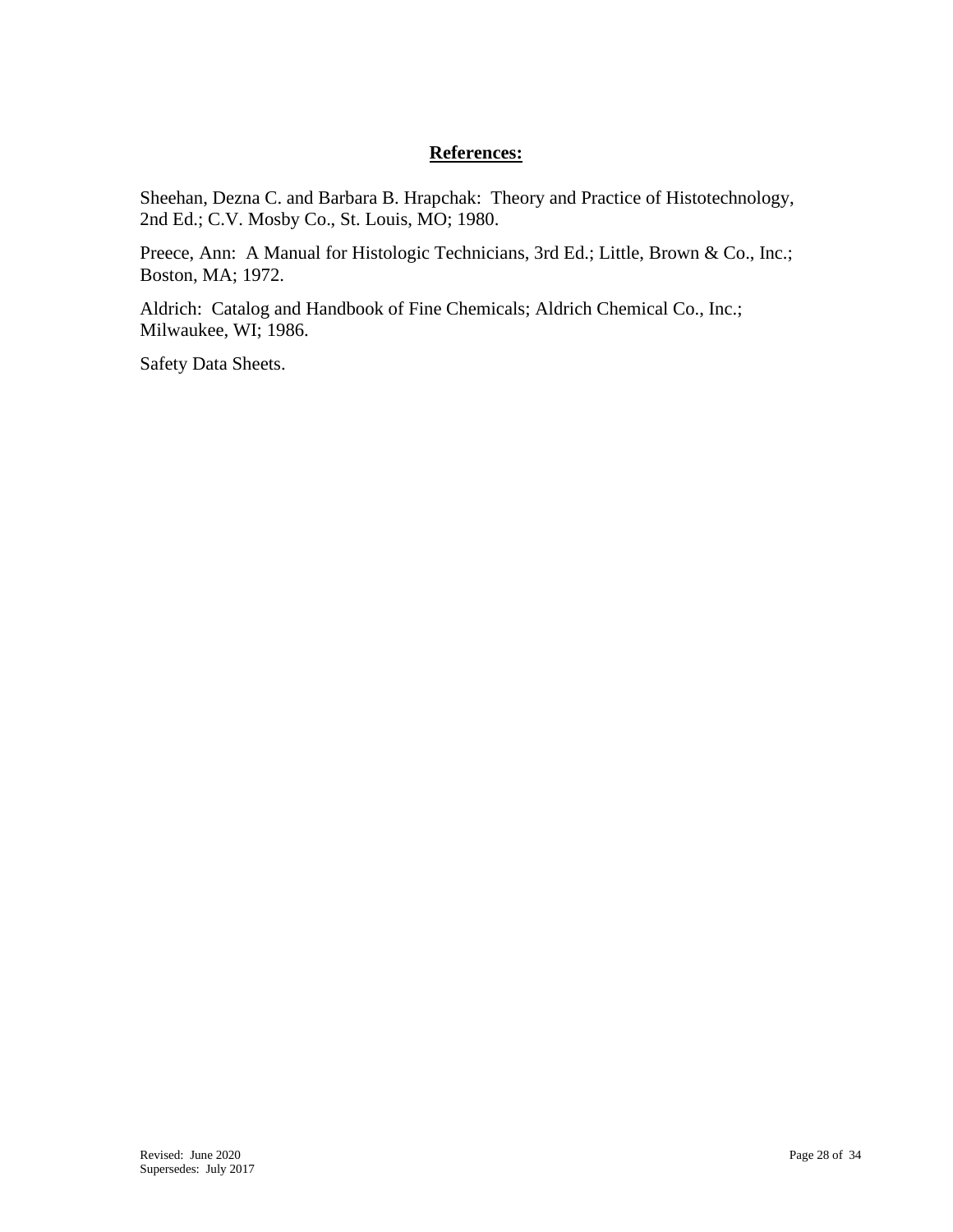#### <span id="page-28-0"></span>**DIAGNOSTIC VITREOUS BIOPSY – INSTRUCTIONS FOR NON-UIHC PHYSICIANS**

F.C. Blodi Eye Pathology Laboratory 233 Medical Research Center Iowa City, IA 52242-1142 Phone: 319-335-7609 FAX: 319-335-7193

- The F.C. Blodi Eye Pathology Laboratory does accept vitreous biopsies for **diagnostic cytology**. The laboratory does **not** do flow cytometry, microbiology cultures or molecular studies such as PCR to look for pathogens. *Please do not send our lab specimens for any of these other studies.*
- The F.C. Blodi Eye Pathology Laboratory should be notified in advance about diagnostic vitrectomy procedures. Time is often of the essence in obtaining and handling the specimen.

The specimen, preferably a concentrated aspirate should be placed in cytology fixative and sent as soon as possible to the laboratory. Our laboratory uses a commercial cytology fixative known as Saccomanno fixative (blue liquid). If you would like us to send you the fixative, please notify us **at least 1 week** prior to the procedure.

- The physician will then gently transfer the specimen mixed with fixative into the empty specimen container from the syringe.
	- *Never send syringes with needle attached to the lab.*
- $\triangleright$  Seal the specimen tube closed and gently agitate the tube to mix the specimen and fixative for complete fixation.
- $\triangleright$  Place the specimen tube into the Biohazard bag.
- $\triangleright$  Fill out an Eye Pathology request form completely and place it in the outer pocket of the specimen biohazard bag.
	- Indicate the physician who should be contacted for a verbal report of results on the form.
- If a portion of the specimen is sent to another laboratory for flow cytometry or other studies, please tell us on the request form and include name of the other lab so that we may contact them for results (we do not do flow cytometry in this lab). We may need this information to make an accurate diagnosis.
- **NOTE:** *Keep the specimen at room temperature. Never refrigerate or place these specimens on ice as cells degenerate faster.*
- $\triangleright$  Pack the specimen as instructed for shipping.

The specimen should be sent to the Blodi Eye Pathology Laboratory at the address located at the top of this page via overnight shipping service with package tracking. We are **not** a division of the main pathology lab at the Univ. of Iowa so please use the address above (the address above is a legal street address for shippers).

**NOTE:** The laboratory strongly discourages the surgeon from performing vitreous biopsies on a Friday or the day before a major holiday, since the laboratory is not open on weekends and major holidays to accept the specimen shipment. Cellular material can degrade over the extended period of time that the specimen sits, even if in cytology fixative.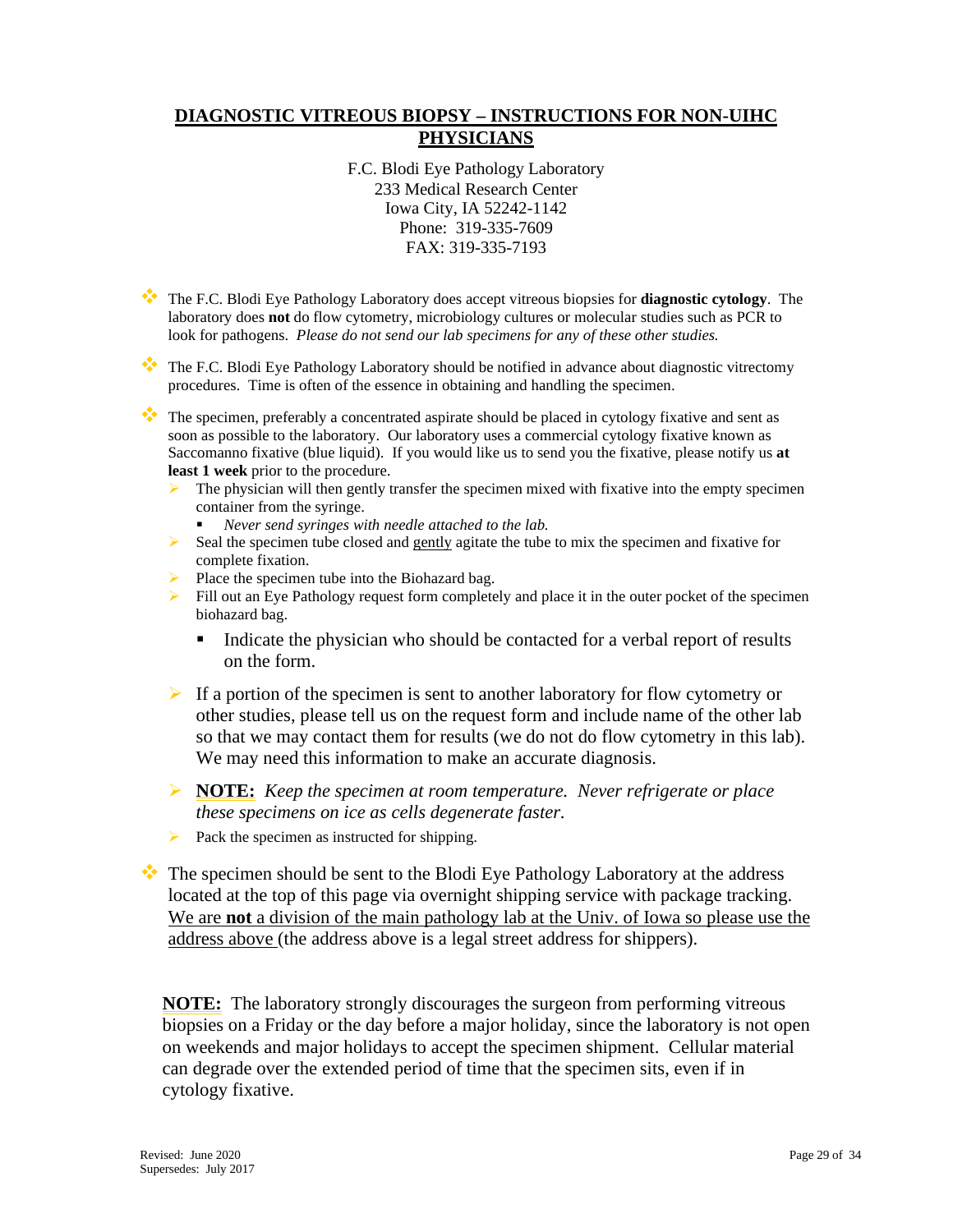#### <span id="page-29-0"></span>**CONJUNCTIVAL BIOPSY FOR OCP (OCULAR CICATRICIAL PEMPHIGOID) INSTRUCTIONS FOR NON-UIHC PHYSICIANS**

- The F.C. Blodi Eye Pathology Laboratory does accept conjunctival biopsies for evaluation for ocular cicatricial pemphigoid (OCP). We do this in partnership with the University of Iowa Diagnostic Laboratories (UIDL).
- When sending tissue to make the diagnosis of OCP, 2 specimens need to be obtained, 1 for light microscopy (in formalin) and 1 for direct immunofluorescence (in transport medium). The specimens should both be from the *same* eye (i.e. right or left). The specimen in formalin will be processed in the Eye Pathology Laboratory. The immunofluorescent studies will be performed in the Immunopathology division of the Pathology Laboratory at the University of Iowa Hospital and Clinics.
- $\bullet\bullet$  Each piece of tissue should be a minimum of 5 mm in length.
- Both pieces of tissue (formalin-fixed and transport medium) can be sent to the Blodi Eye Pathology Lab.
- $\cdot \cdot$  The portion for light microscopy should be placed in 10% neutral buffered formalin in a tightly-sealed container labeled with the patient's name, date of birth, and specimen source.
	- $\triangleright$  Place the specimen container into a Biohazard bag.
	- Fill out the *Eye Pathology Consultation request form* completely and place it in the outer pocket of the specimen biohazard bag.
	- $\triangleright$  The portion for direct immunofluorescence should be placed in Michel medium in a tightly sealed container labeled with the patient's name, date of birth, and specimen source. Place the specimen container into a *separate* Biohazard bag.
	- $\triangleright$  Michel transport medium is commercially available, may be obtained from your local pathology lab or can be obtained by calling the University of Iowa Diagnostic Laboratories at the numbers above. *The Blodi Eye Pathology laboratory does not supply this medium.* Specimens in Michel medium can be transported at *room temperature* (no ice needed).
- $\bullet\bullet$  Pack the specimen as instructed for shipping.
- $\bullet\bullet$  Ship the tissue as soon as possible. Overnight shipping is recommended.

#### **NOTE: The Blodi Lab does not accept packages on weekends or holidays so please factor this into your biopsy planning.**

- $\triangleright$  Specimen Transportation
	- $\triangleright$  Shipping address (this is a real street address):

F.C. Blodi Eye Pathology Laboratory University of Iowa 233 Medical Research Center Iowa City, IA 52242-1182 Phone: 319-335-7609

 $\triangleright$  Results will be issued as a single report with results of both direct immunofluorescent studies and light microscopy.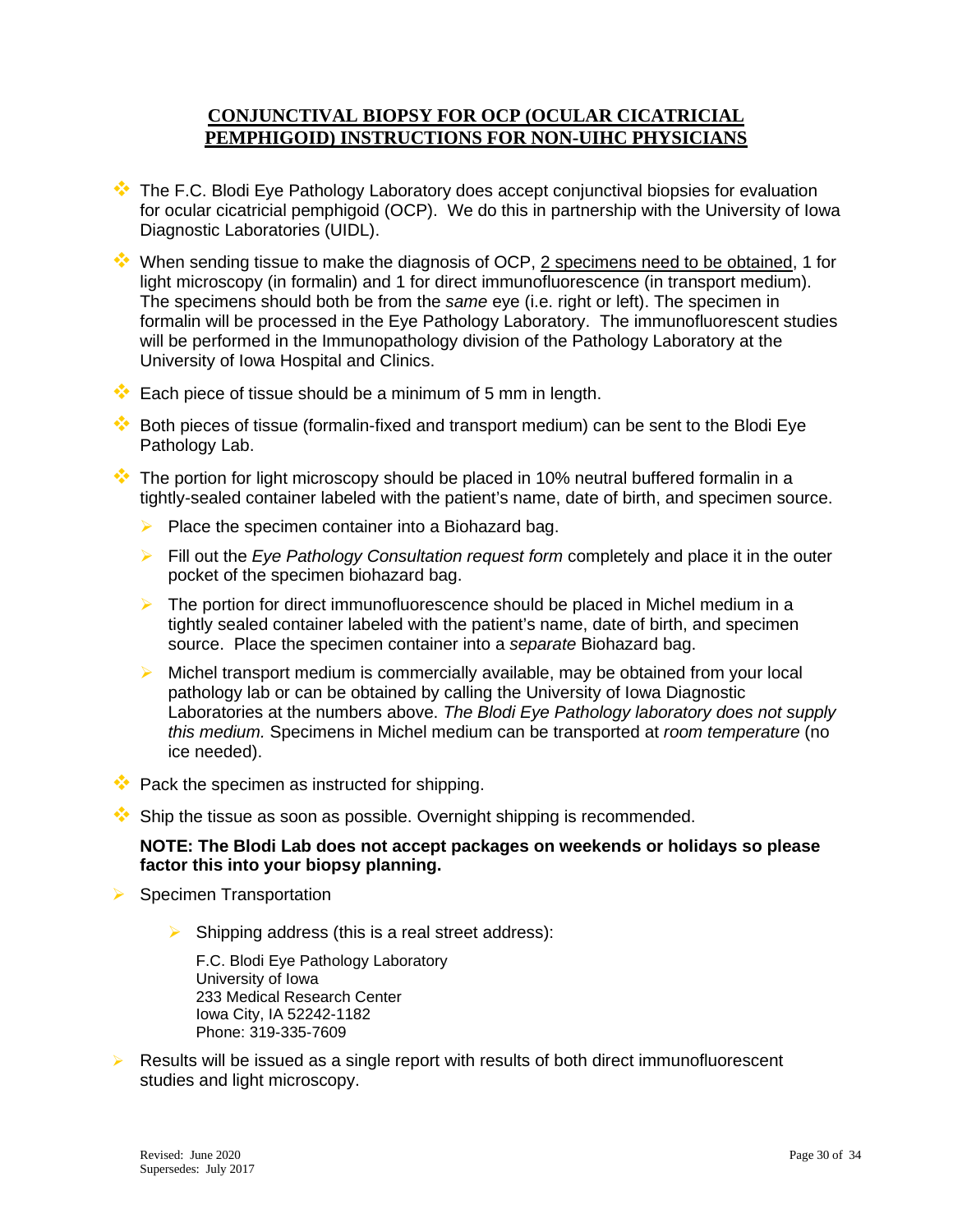#### **DEPARTMENT OF OPHTHALMOLOGY UNIVERSITY OF IOWA HOSPITALS AND CLINICS OPHTHALMIC PATHOLOGY LABORATORY**

#### <span id="page-30-0"></span>**OPHTHALMIC PATHOLOGY CONSULTATION REQUEST FORM FOR OUTSIDE PHYSICIANS AND INSTITUTIONS**

- **1.** The F.C. Blodi Eye Pathology laboratory must have the following information on the requisition **prior to processing** the specimen (College of American Pathologist regulation).
	- **a.** Material submitted (wet tissue, slides or blocks)
	- **b.** Type and location of the tissue submitted: (i.e.: Corneal button, left eye)
	- **c.** Clinical history, data and operative findings
	- **d.** Clinical diagnosis
	- **e.** Date of surgery
	- **f.** Patient's complete name
	- **g.** Patient's address
	- **h.** Sex of patient
	- **i.** Date of birth or age of patient
	- **j.** Name of each referring physician, institution or pathologist
- **Note: If there are more than one referring physician, institution and/or pathologist,** please indicate this on the requisition so that we may send copies of the final report to the correct individuals and/or institutions.
	- **k.** Current address of each referring physician, institution or pathologist
	- **l.** Current HIPAA compliant (secure from public) fax number for each referring physician, institution or pathologist
	- **m.** Any special instructions or communications to the laboratory (i.e.: rush or stat cases, instructions to understand margins, etc.)
- **2.** Please send to the following address:

F.C. Blodi Eye Laboratory Dr. Nasreen Syed Room 233 MRC Iowa City, IA 52242-1182

**a.** If the specimen is rush (any of the special procedure specimens) use overnight shipping.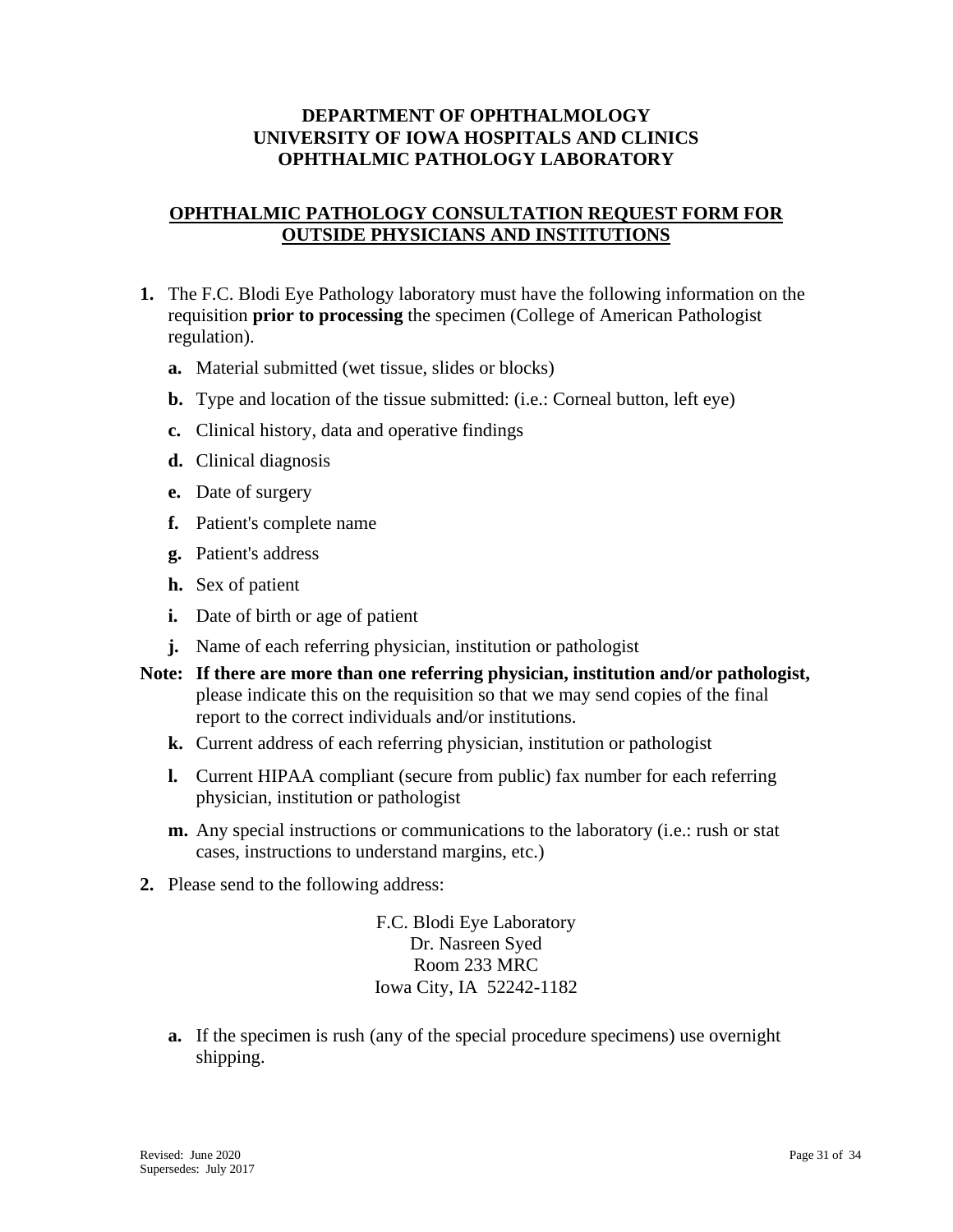**b.** If the specimen is routine, using a second day air or ground transportation should be sufficient as long as the tissue is stored in 10% neutral buffered formalin.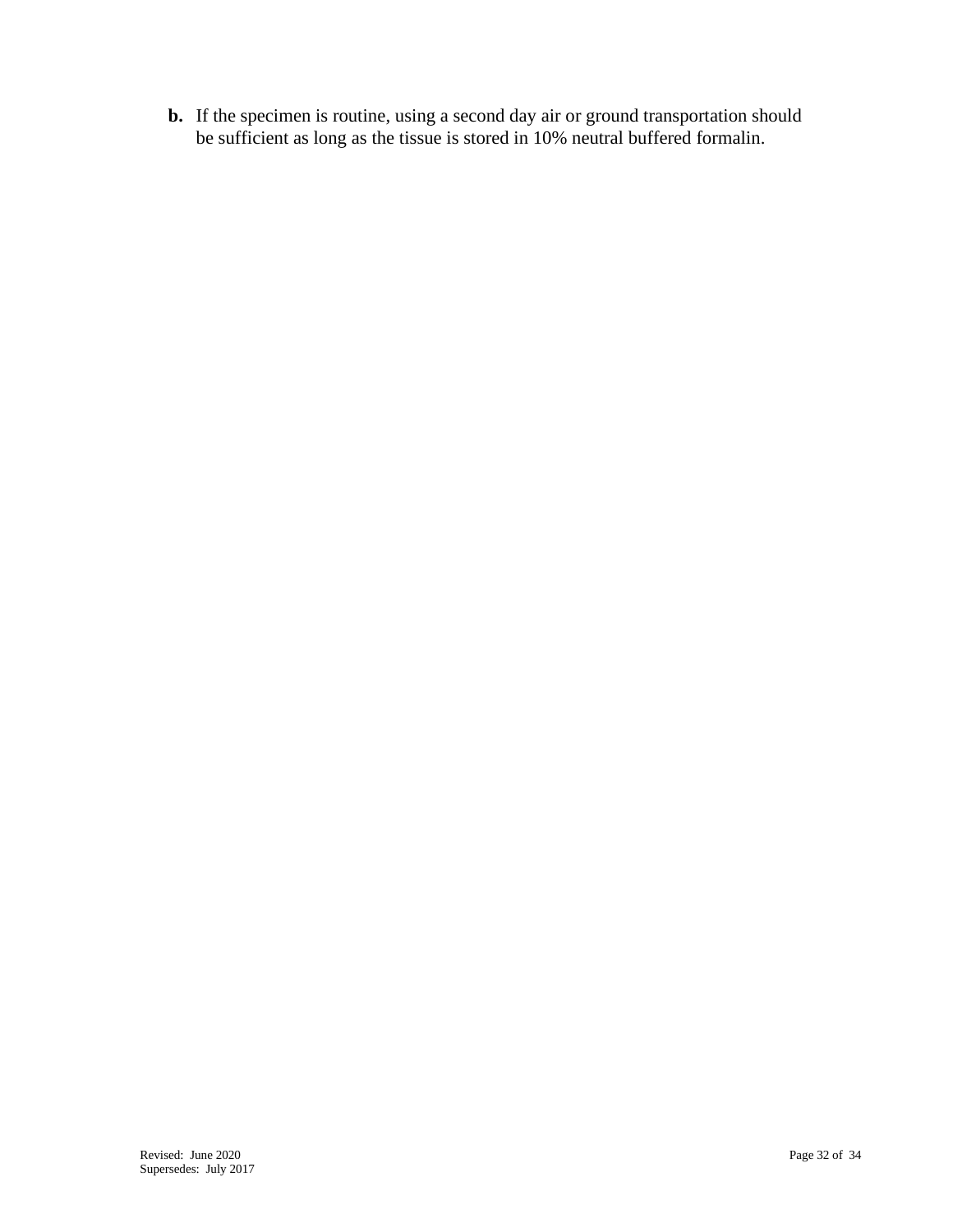| <b>OPHTHALMIC PATHOLOGY CONSULTATION REQUEST</b>                                                                                                                                                                                     |                                                                                                                                              |  |
|--------------------------------------------------------------------------------------------------------------------------------------------------------------------------------------------------------------------------------------|----------------------------------------------------------------------------------------------------------------------------------------------|--|
| <b>F.C. BLODI EYE PATHOLOGY LABORATORY</b>                                                                                                                                                                                           |                                                                                                                                              |  |
| <b>i</b> University of IOWA<br>HEALTH CARE<br>Department of Ophthalmology                                                                                                                                                            | Mailing address: F.C. Blodi Eye Pathology Laboratory<br><b>University of lowa</b><br>233 Medical Research Center<br>lowa City, IA 52242-1182 |  |
| and Visual Sciences                                                                                                                                                                                                                  | Phone: 319-335-7609 FAX: 319-335-7193                                                                                                        |  |
| <b>PATIENT INFORMATION</b>                                                                                                                                                                                                           | <b>SUBMITTING PROVIDER</b>                                                                                                                   |  |
|                                                                                                                                                                                                                                      |                                                                                                                                              |  |
|                                                                                                                                                                                                                                      |                                                                                                                                              |  |
|                                                                                                                                                                                                                                      |                                                                                                                                              |  |
|                                                                                                                                                                                                                                      |                                                                                                                                              |  |
| Birth Date: Sex: M/F                                                                                                                                                                                                                 | Phone #:                                                                                                                                     |  |
| <b>BILLING INFORMATION</b>                                                                                                                                                                                                           |                                                                                                                                              |  |
| Please inform patient they will receive paperwork from the University of<br>lows for registration and billing purposes.                                                                                                              |                                                                                                                                              |  |
| Patient/Pt Insurance (Please provide)                                                                                                                                                                                                | $@$ FAX #: $\qquad$<br>FAX numbers should be HIPAA compilant                                                                                 |  |
| <u>Other __________________________________</u>                                                                                                                                                                                      | <b>PLEASE INDICATE TISSUE LOCATION</b>                                                                                                       |  |
| TISSUE SUBMITTED: RIGHT LEFT BILATERAL                                                                                                                                                                                               |                                                                                                                                              |  |
| Wet Tissue ___________ Slide(s)<br>Block(s)                                                                                                                                                                                          |                                                                                                                                              |  |
| <b>Tissue source: William School School School School School School School School School School School School School School School School School School School School School School School School School School School School Sc</b> |                                                                                                                                              |  |
|                                                                                                                                                                                                                                      |                                                                                                                                              |  |
|                                                                                                                                                                                                                                      |                                                                                                                                              |  |
|                                                                                                                                                                                                                                      |                                                                                                                                              |  |
| DATE OF TISSUE REMOVAL: <b>And the CONSTRUCT OF TISSUE REMOVAL</b> :                                                                                                                                                                 |                                                                                                                                              |  |
| <b>PROCEDURE PERFORMED: PROCEDURE PROCEDURE</b>                                                                                                                                                                                      |                                                                                                                                              |  |
| <b>CLINICAL DIAGNOSIS/ICD-10 CODE:</b>                                                                                                                                                                                               |                                                                                                                                              |  |
|                                                                                                                                                                                                                                      | OD<br>ОS                                                                                                                                     |  |
| <b>CLINICAL Hx:</b>                                                                                                                                                                                                                  |                                                                                                                                              |  |
|                                                                                                                                                                                                                                      |                                                                                                                                              |  |
|                                                                                                                                                                                                                                      |                                                                                                                                              |  |
|                                                                                                                                                                                                                                      |                                                                                                                                              |  |
|                                                                                                                                                                                                                                      |                                                                                                                                              |  |
| THIS SECTION FOR LAB USE ONLY:                                                                                                                                                                                                       |                                                                                                                                              |  |
| <b>DATE REC'D:</b>                                                                                                                                                                                                                   |                                                                                                                                              |  |
| EYE                                                                                                                                                                                                                                  | <b>PATIENT STICKER</b>                                                                                                                       |  |